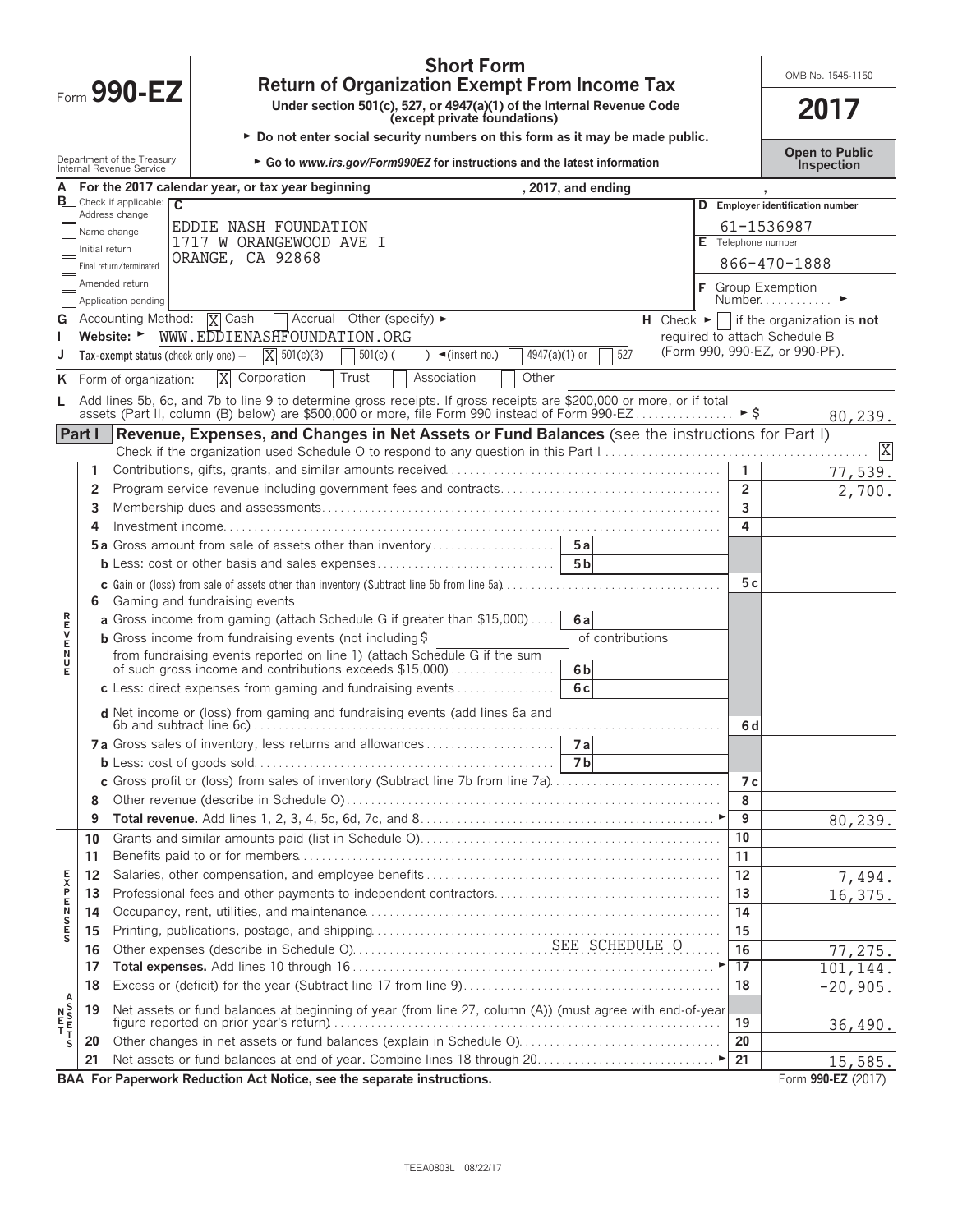| Form 990-EZ (2017) EDDIE NASH FOUNDATION                                                                                                                                                                                                                                                          |                                                                                                                                                                 |                                                      |                                                          |                 | Page 2<br>61-1536987                                   |
|---------------------------------------------------------------------------------------------------------------------------------------------------------------------------------------------------------------------------------------------------------------------------------------------------|-----------------------------------------------------------------------------------------------------------------------------------------------------------------|------------------------------------------------------|----------------------------------------------------------|-----------------|--------------------------------------------------------|
| <b>Part II</b> Balance Sheets (see the instructions for Part II)                                                                                                                                                                                                                                  |                                                                                                                                                                 |                                                      |                                                          |                 | X                                                      |
|                                                                                                                                                                                                                                                                                                   |                                                                                                                                                                 |                                                      | (A) Beginning of year                                    |                 | (B) End of year                                        |
| 22                                                                                                                                                                                                                                                                                                |                                                                                                                                                                 |                                                      | 36,370.                                                  | 22              | 18,867.                                                |
| 23                                                                                                                                                                                                                                                                                                |                                                                                                                                                                 |                                                      |                                                          | 23              |                                                        |
| 24                                                                                                                                                                                                                                                                                                |                                                                                                                                                                 |                                                      | 120.                                                     | 24              | 120.                                                   |
| Total assets<br>Total liabilities (describe in Schedule O)<br>SEE SCHEDULE O<br>25                                                                                                                                                                                                                |                                                                                                                                                                 |                                                      | 36,490.                                                  | 25              | 18,987.                                                |
| 26                                                                                                                                                                                                                                                                                                |                                                                                                                                                                 |                                                      | 0                                                        | 26              | 3,402.                                                 |
| 27 Net assets or fund balances (line 27 of column (B) must agree with line 21)                                                                                                                                                                                                                    |                                                                                                                                                                 |                                                      | 36,490                                                   | 27              | 15,585.                                                |
| Statement of Program Service Accomplishments (see the instructions for Part III)<br>Part III                                                                                                                                                                                                      |                                                                                                                                                                 |                                                      |                                                          |                 | <b>Expenses</b>                                        |
| What is the organization's primary exempt purpose? SEE SCHEDULE O                                                                                                                                                                                                                                 |                                                                                                                                                                 |                                                      |                                                          |                 | (Required for section 501<br>$(c)(3)$ and 501 $(c)(4)$ |
|                                                                                                                                                                                                                                                                                                   |                                                                                                                                                                 |                                                      |                                                          |                 | organizations; optional                                |
| Describe the organization's program service accomplishments for each of its three largest program services, as<br>measured by expenses. In a clear and concise manner, describe the services provided, the number of persons<br>benefited, and other relevant information for each program title. |                                                                                                                                                                 |                                                      |                                                          | for others.)    |                                                        |
| 28<br>SEE SCHEDULE O                                                                                                                                                                                                                                                                              |                                                                                                                                                                 |                                                      |                                                          |                 |                                                        |
|                                                                                                                                                                                                                                                                                                   | ________________________________                                                                                                                                |                                                      |                                                          |                 |                                                        |
|                                                                                                                                                                                                                                                                                                   |                                                                                                                                                                 |                                                      |                                                          |                 |                                                        |
| $\sqrt{G}$ rants $\overline{S}$                                                                                                                                                                                                                                                                   | $\frac{1}{1}$ = $\frac{1}{1}$ = $\frac{1}{1}$ The This amount includes foreign grants, check here $\frac{1}{1}$ = $\frac{1}{1}$ = $\frac{1}{1}$ = $\frac{1}{1}$ |                                                      |                                                          | 28a             |                                                        |
| SEE SCHEDULE O<br>29                                                                                                                                                                                                                                                                              | ________________________________                                                                                                                                |                                                      |                                                          |                 |                                                        |
|                                                                                                                                                                                                                                                                                                   |                                                                                                                                                                 |                                                      |                                                          |                 |                                                        |
|                                                                                                                                                                                                                                                                                                   |                                                                                                                                                                 |                                                      |                                                          |                 |                                                        |
| (Grants 5)                                                                                                                                                                                                                                                                                        | If this amount includes foreign grants, check here                                                                                                              |                                                      |                                                          | 29a             |                                                        |
| SEE SCHEDULE O<br>30                                                                                                                                                                                                                                                                              |                                                                                                                                                                 |                                                      |                                                          |                 |                                                        |
|                                                                                                                                                                                                                                                                                                   |                                                                                                                                                                 |                                                      |                                                          |                 |                                                        |
|                                                                                                                                                                                                                                                                                                   |                                                                                                                                                                 |                                                      |                                                          |                 |                                                        |
| $\sqrt{G}$ rants $\overline{S}$                                                                                                                                                                                                                                                                   | ) If this amount includes foreign grants, check here $\ldots$                                                                                                   |                                                      |                                                          | 30a             |                                                        |
| 31                                                                                                                                                                                                                                                                                                |                                                                                                                                                                 |                                                      |                                                          |                 |                                                        |
| (Grants \$                                                                                                                                                                                                                                                                                        | ) If this amount includes foreign grants, check here ►                                                                                                          |                                                      |                                                          | 31a             |                                                        |
| 32                                                                                                                                                                                                                                                                                                |                                                                                                                                                                 |                                                      |                                                          | $\overline{32}$ |                                                        |
| Part IV   List of Officers, Directors, Trustees, and Key Employees (list each one even if not compensated - see the instructions for Part IV)                                                                                                                                                     |                                                                                                                                                                 |                                                      |                                                          |                 |                                                        |
|                                                                                                                                                                                                                                                                                                   |                                                                                                                                                                 |                                                      | (d) Health benefits.                                     |                 |                                                        |
| (a) Name and title                                                                                                                                                                                                                                                                                | (b) Average hours per<br>week devoted to                                                                                                                        | (c) Reportable compensation<br>(Forms W-2/1099-MISC) | contributions to employee<br>benefit plans, and deferred |                 | (e) Estimated amount of<br>other compensation          |
|                                                                                                                                                                                                                                                                                                   | position                                                                                                                                                        | (if not paid, enter -0-)                             | compensation                                             |                 |                                                        |
| BRYAN NASH                                                                                                                                                                                                                                                                                        |                                                                                                                                                                 |                                                      |                                                          |                 |                                                        |
| PRESIDENT & CEO                                                                                                                                                                                                                                                                                   | 30                                                                                                                                                              | 0.                                                   |                                                          | 0.              | 0.                                                     |
| CINDY GOODFELLOW                                                                                                                                                                                                                                                                                  |                                                                                                                                                                 |                                                      |                                                          |                 |                                                        |
| SECRETARY                                                                                                                                                                                                                                                                                         | 5                                                                                                                                                               | 0.                                                   |                                                          | 0.              | 0.                                                     |
| CAROL LUTZ                                                                                                                                                                                                                                                                                        |                                                                                                                                                                 |                                                      |                                                          |                 |                                                        |
| VP FINANCE                                                                                                                                                                                                                                                                                        | 5                                                                                                                                                               | 0                                                    |                                                          | 0               | 0.                                                     |
| LORIE MCROBERTS                                                                                                                                                                                                                                                                                   |                                                                                                                                                                 |                                                      |                                                          |                 |                                                        |
| VICE PRESIDENT<br>DANNY FREIDL                                                                                                                                                                                                                                                                    | 5                                                                                                                                                               | 0                                                    |                                                          | 0.              | 0.                                                     |
| TREASURER                                                                                                                                                                                                                                                                                         | 5                                                                                                                                                               | 0.                                                   |                                                          | 0.              | 0.                                                     |
|                                                                                                                                                                                                                                                                                                   |                                                                                                                                                                 |                                                      |                                                          |                 |                                                        |
|                                                                                                                                                                                                                                                                                                   |                                                                                                                                                                 |                                                      |                                                          |                 |                                                        |
|                                                                                                                                                                                                                                                                                                   |                                                                                                                                                                 |                                                      |                                                          |                 |                                                        |
|                                                                                                                                                                                                                                                                                                   |                                                                                                                                                                 |                                                      |                                                          |                 |                                                        |
|                                                                                                                                                                                                                                                                                                   |                                                                                                                                                                 |                                                      |                                                          |                 |                                                        |
|                                                                                                                                                                                                                                                                                                   |                                                                                                                                                                 |                                                      |                                                          |                 |                                                        |
|                                                                                                                                                                                                                                                                                                   |                                                                                                                                                                 |                                                      |                                                          |                 |                                                        |
|                                                                                                                                                                                                                                                                                                   |                                                                                                                                                                 |                                                      |                                                          |                 |                                                        |
|                                                                                                                                                                                                                                                                                                   |                                                                                                                                                                 |                                                      |                                                          |                 |                                                        |
|                                                                                                                                                                                                                                                                                                   |                                                                                                                                                                 |                                                      |                                                          |                 |                                                        |
|                                                                                                                                                                                                                                                                                                   |                                                                                                                                                                 |                                                      |                                                          |                 |                                                        |
|                                                                                                                                                                                                                                                                                                   |                                                                                                                                                                 |                                                      |                                                          |                 |                                                        |
|                                                                                                                                                                                                                                                                                                   |                                                                                                                                                                 |                                                      |                                                          |                 |                                                        |
|                                                                                                                                                                                                                                                                                                   |                                                                                                                                                                 |                                                      |                                                          |                 |                                                        |
|                                                                                                                                                                                                                                                                                                   |                                                                                                                                                                 |                                                      |                                                          |                 |                                                        |
|                                                                                                                                                                                                                                                                                                   |                                                                                                                                                                 |                                                      |                                                          |                 |                                                        |
|                                                                                                                                                                                                                                                                                                   |                                                                                                                                                                 |                                                      |                                                          |                 |                                                        |
| <b>BAA</b>                                                                                                                                                                                                                                                                                        | TEEA0812L 08/22/17                                                                                                                                              |                                                      |                                                          |                 | Form 990-EZ (2017)                                     |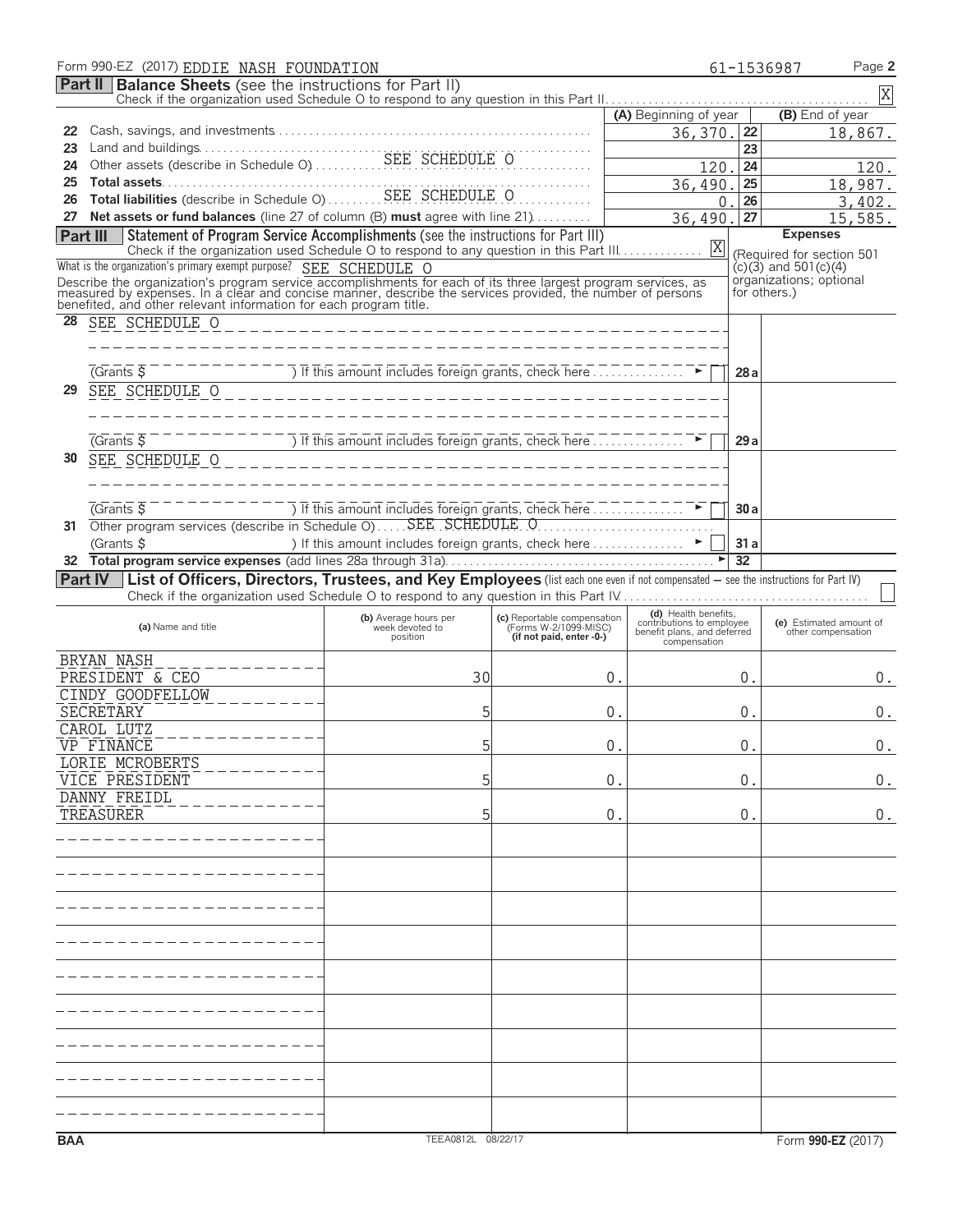|        | Form 990-EZ (2017) EDDIE NASH FOUNDATION<br>61-1536987                                                                                                                                                                                           |                 |            | Page 3    |
|--------|--------------------------------------------------------------------------------------------------------------------------------------------------------------------------------------------------------------------------------------------------|-----------------|------------|-----------|
| Part V | <b>Other Information</b> (Note the Schedule A and personal benefit contract statement requirements in SEE SCHEDULE O<br>the instructions for Part V.) Check if the organization used Schedule O to respond to any question in this Part V        |                 |            |           |
| 33 -   | Did the organization engage in any significant activity not previously reported to the IRS?                                                                                                                                                      |                 | Yes        | No        |
|        |                                                                                                                                                                                                                                                  | 33              |            | X         |
|        | 34 Were any significant changes made to the organizing or governing documents? If 'Yes,' attach a conformed copy of the amended documents if they reflect                                                                                        | 34              |            | Χ         |
|        | 35 a Did the organization have unrelated business gross income of \$1,000 or more during the year from business activities                                                                                                                       |                 |            |           |
|        |                                                                                                                                                                                                                                                  | 35 a            |            | X         |
|        | b If 'Yes,' to line 35a, has the organization filed a Form 990-T for the year? If 'No,' provide an explanation in Schedule O                                                                                                                     | 35 <sub>b</sub> |            |           |
|        | c Was the organization a section $501(c)(4)$ , $501(c)(5)$ , or $501(c)(6)$ organization subject to section $6033(e)$ notice,                                                                                                                    | 35 c            |            | Χ         |
|        | 36 Did the organization undergo a liquidation, dissolution, termination, or significant                                                                                                                                                          | 36              |            | Χ         |
|        | <b>37a</b> Enter amount of political expenditures, direct or indirect, as described in the instructions. $\blacktriangleright$ <b>37a</b><br>$\overline{0}$ .                                                                                    |                 |            |           |
|        |                                                                                                                                                                                                                                                  | 37 <sub>b</sub> |            | X         |
|        | 38 a Did the organization borrow from, or make any loans to, any officer, director, trustee, or key employee or were<br>any such loans made in a prior year and still outstanding at the end of the tax year covered by this return?             | 38 a            |            | X         |
|        | <b>b</b> If 'Yes,' complete Schedule L, Part II and enter the total<br>38b<br>N/A                                                                                                                                                                |                 |            |           |
|        | 39 Section 501(c)(7) organizations. Enter:                                                                                                                                                                                                       |                 |            |           |
|        | 39a<br>N/A                                                                                                                                                                                                                                       |                 |            |           |
|        | <b>b</b> Gross receipts, included on line 9, for public use of club facilities<br>39 <sub>b</sub><br>N/A                                                                                                                                         |                 |            |           |
|        | 40 a Section 501(c)(3) organizations. Enter amount of tax imposed on the organization during the year under:                                                                                                                                     |                 |            |           |
|        | section 4911 ►<br>0. ; section 4912 $\blacktriangleright$<br>0 .; section 4955 ►<br>$0$ .                                                                                                                                                        |                 |            |           |
|        | b Section 501(c)(3), 501(c)(4), and 501(c)(29) organizations. Did the organization engage in any section 4958 excess<br>benefit transaction during the year, or did it engage in an excess benefit transaction in a prior year that has not been |                 |            |           |
|        |                                                                                                                                                                                                                                                  | 40 <sub>b</sub> |            | Χ         |
|        | c Section 501(c)(3), 501(c)(4), and 501(c)(29) organizations. Enter amount of tax imposed on organization<br>managers or disqualified persons during the year under sections 4912, 4955, and 4958<br>0.                                          |                 |            |           |
|        | d Section 501(c)(3), 501(c)(4), and 501(c)(29) organizations. Enter amount of tax on line 40c reimbursed<br>0.                                                                                                                                   |                 |            |           |
|        | e All organizations. At any time during the tax year, was the organization a party to a prohibited tax                                                                                                                                           | 40 e            |            | X         |
|        | 41 List the states with which a copy of this return is filed > NONE                                                                                                                                                                              |                 |            |           |
|        | 42 a The organization's<br>books are in care of $\blacktriangleright$<br>BRYAN NASH<br>Telephone no. ► 866-470-1888<br>Located at ► 1717 W ORANGEWOOD #I ORANGE CA<br>$ZIP + 4$ $\triangleright$ 92868                                           |                 |            |           |
|        | <b>b</b> At any time during the calendar year, did the organization have an interest in or a signature or other authority over a                                                                                                                 |                 | <b>Yes</b> | <b>No</b> |
|        | financial account in a foreign country (such as a bank account, securities account, or other financial account)?                                                                                                                                 | 42 <sub>b</sub> |            | Χ         |
|        | If 'Yes,' enter the name of the foreign country:▶                                                                                                                                                                                                |                 |            |           |
|        | See the instructions for exceptions and filing requirements for FinCEN Form 114, Report of Foreign Bank and Financial Accounts (FBAR).                                                                                                           |                 |            |           |
|        | c At any time during the calendar year, did the organization maintain an office outside the United States?                                                                                                                                       | 42 <sub>c</sub> |            | X         |
|        | If 'Yes,' enter the name of the foreign country:                                                                                                                                                                                                 |                 |            |           |
|        |                                                                                                                                                                                                                                                  |                 |            |           |

| 43                                                                                                                                                                                                                                     |                    |       |     |
|----------------------------------------------------------------------------------------------------------------------------------------------------------------------------------------------------------------------------------------|--------------------|-------|-----|
|                                                                                                                                                                                                                                        |                    |       | N/A |
|                                                                                                                                                                                                                                        |                    | Yes l | No  |
| 44 a Did the organization maintain any donor advised funds during the year? If 'Yes,' Form 990 must be completed instead                                                                                                               |                    |       |     |
|                                                                                                                                                                                                                                        | 44 a               |       | Χ   |
| <b>b</b> Did the organization operate one or more hospital facilities during the year? If 'Yes,' Form 990 must be completed                                                                                                            |                    |       |     |
|                                                                                                                                                                                                                                        | 44 b               |       | Χ   |
| c Did the organization receive any payments for indoor tanning services during the year?                                                                                                                                               | 44 c               |       | Χ   |
|                                                                                                                                                                                                                                        |                    |       |     |
|                                                                                                                                                                                                                                        | 44 d               |       |     |
|                                                                                                                                                                                                                                        | 45 a               |       |     |
|                                                                                                                                                                                                                                        |                    |       |     |
| <b>b</b> Did the organization receive any payment from or engage in any transaction with a controlled entity within the meaning of section 512(b)(13)? If 'Yes,'<br>Form 990 and Schedule R may need to be completed instead of Form 9 | 45 b               |       | Χ   |
| 08/22/17<br><b>TEEA0812L</b>                                                                                                                                                                                                           | Form 990-EZ (2017) |       |     |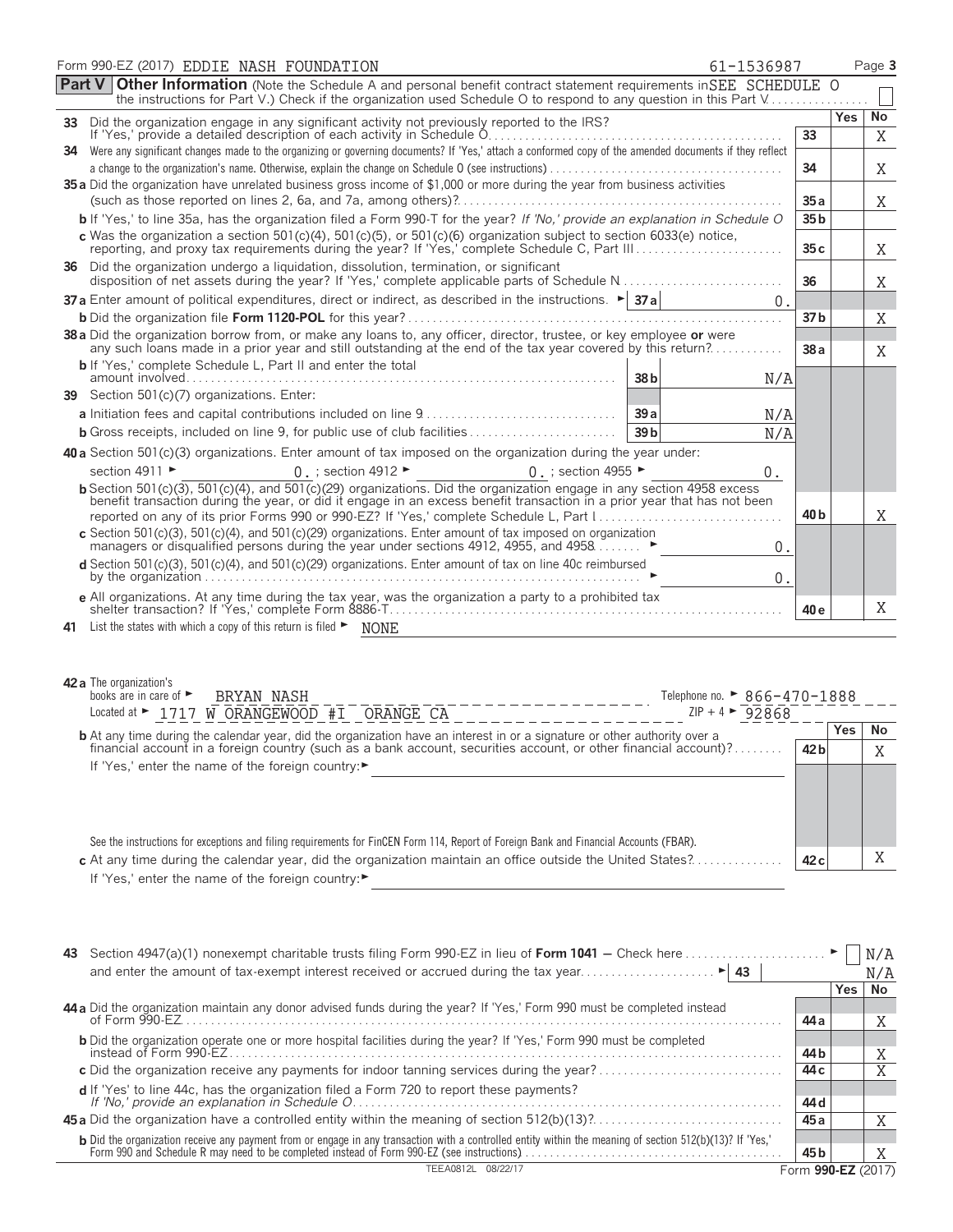|                                                                                                                                                                                             | Form 990-EZ (2017) EDDIE NASH FOUNDATION                                                                                                                                                                                                                               |                                                      |                                                      | 61-1536987                                                                                       |                                               |            | Page 4    |
|---------------------------------------------------------------------------------------------------------------------------------------------------------------------------------------------|------------------------------------------------------------------------------------------------------------------------------------------------------------------------------------------------------------------------------------------------------------------------|------------------------------------------------------|------------------------------------------------------|--------------------------------------------------------------------------------------------------|-----------------------------------------------|------------|-----------|
|                                                                                                                                                                                             |                                                                                                                                                                                                                                                                        |                                                      |                                                      |                                                                                                  |                                               | <b>Yes</b> | No        |
| 46                                                                                                                                                                                          | Did the organization engage, directly or indirectly, in political campaign activities on behalf of or in opposition to                                                                                                                                                 |                                                      |                                                      |                                                                                                  | 46                                            |            | Χ         |
| <b>Part VI</b><br>Section 501(c)(3) organizations only<br>All section $501(c)(3)$ organizations must answer questions $47-49b$ and $52$ , and complete the tables<br>for lines 50 and $51.$ |                                                                                                                                                                                                                                                                        |                                                      |                                                      |                                                                                                  |                                               |            |           |
|                                                                                                                                                                                             |                                                                                                                                                                                                                                                                        |                                                      |                                                      |                                                                                                  |                                               | Yes        | <b>No</b> |
| 47                                                                                                                                                                                          | Did the organization engage in lobbying activities or have a section 501(h) election in effect during the tax year? If 'Yes,'                                                                                                                                          |                                                      |                                                      |                                                                                                  | 47                                            |            | Χ         |
| 48                                                                                                                                                                                          | Is the organization a school as described in section 170(b)(1)(A)(ii)? If 'Yes,' complete Schedule E                                                                                                                                                                   |                                                      |                                                      |                                                                                                  | 48                                            |            | Χ         |
|                                                                                                                                                                                             |                                                                                                                                                                                                                                                                        |                                                      |                                                      |                                                                                                  | 49 <sub>a</sub><br>49 <sub>b</sub>            |            | X         |
|                                                                                                                                                                                             | 50 Complete this table for the organization's five highest compensated employees (other than officers, directors, trustees and key<br>employees) who each received more than \$100,000 of compensation from the organization. If there is none, enter 'None.'          |                                                      |                                                      |                                                                                                  |                                               |            |           |
|                                                                                                                                                                                             | (a) Name and title of each employee                                                                                                                                                                                                                                    | (b) Average hours<br>per week devoted<br>to position | (c) Reportable compensation<br>(Forms W-2/1099-MISC) | (d) Health benefits,<br>contributions to employee<br>benefit plans, and deferred<br>compensation | (e) Estimated amount of<br>other compensation |            |           |
| <b>NONE</b>                                                                                                                                                                                 |                                                                                                                                                                                                                                                                        |                                                      |                                                      |                                                                                                  |                                               |            |           |
|                                                                                                                                                                                             |                                                                                                                                                                                                                                                                        |                                                      |                                                      |                                                                                                  |                                               |            |           |
|                                                                                                                                                                                             | __________________                                                                                                                                                                                                                                                     |                                                      |                                                      |                                                                                                  |                                               |            |           |
|                                                                                                                                                                                             |                                                                                                                                                                                                                                                                        |                                                      |                                                      |                                                                                                  |                                               |            |           |
|                                                                                                                                                                                             |                                                                                                                                                                                                                                                                        |                                                      |                                                      |                                                                                                  |                                               |            |           |
|                                                                                                                                                                                             |                                                                                                                                                                                                                                                                        |                                                      |                                                      |                                                                                                  |                                               |            |           |
| 51                                                                                                                                                                                          | f Total number of other employees paid over \$100,000 ><br>Complete this table for the organization's five highest compensated independent contractors who each received more than \$100,000 of<br>compensation from the organization. If there is none, enter 'None.' |                                                      |                                                      |                                                                                                  |                                               |            |           |
|                                                                                                                                                                                             | (a) Name and business address of each independent contractor                                                                                                                                                                                                           |                                                      |                                                      | (b) Type of service                                                                              | (c) Compensation                              |            |           |
| <b>NONE</b>                                                                                                                                                                                 |                                                                                                                                                                                                                                                                        |                                                      |                                                      |                                                                                                  |                                               |            |           |
|                                                                                                                                                                                             |                                                                                                                                                                                                                                                                        |                                                      |                                                      |                                                                                                  |                                               |            |           |
|                                                                                                                                                                                             |                                                                                                                                                                                                                                                                        |                                                      |                                                      |                                                                                                  |                                               |            |           |
|                                                                                                                                                                                             |                                                                                                                                                                                                                                                                        |                                                      |                                                      |                                                                                                  |                                               |            |           |
|                                                                                                                                                                                             |                                                                                                                                                                                                                                                                        |                                                      |                                                      |                                                                                                  |                                               |            |           |
|                                                                                                                                                                                             |                                                                                                                                                                                                                                                                        |                                                      |                                                      |                                                                                                  |                                               |            |           |
|                                                                                                                                                                                             |                                                                                                                                                                                                                                                                        |                                                      |                                                      |                                                                                                  |                                               |            |           |
|                                                                                                                                                                                             | <b>d</b> Total number of other independent contractors each receiving over \$100,000                                                                                                                                                                                   |                                                      |                                                      | ▶                                                                                                |                                               |            |           |
|                                                                                                                                                                                             | 52 Did the organization complete Schedule A? Note: All section $501(c)(3)$ organizations must attach a                                                                                                                                                                 |                                                      |                                                      |                                                                                                  | $\overline{X}$ Yes                            |            | No        |
|                                                                                                                                                                                             | Under penalties of perjury, I declare that I have examined this return, including accompanying schedules and statements, and to the best of my knowledge and belief, it is true, correct, and complete. Declaration of prepare                                         |                                                      |                                                      |                                                                                                  |                                               |            |           |
|                                                                                                                                                                                             |                                                                                                                                                                                                                                                                        |                                                      |                                                      |                                                                                                  |                                               |            |           |
| Sign<br><b>Here</b>                                                                                                                                                                         | Signature of officer                                                                                                                                                                                                                                                   |                                                      |                                                      | Date                                                                                             |                                               |            |           |
|                                                                                                                                                                                             | BRYAN NASH<br>Type or print name and title                                                                                                                                                                                                                             |                                                      |                                                      | PRESIDENT & CEO                                                                                  |                                               |            |           |
|                                                                                                                                                                                             | Print/Type preparer's name                                                                                                                                                                                                                                             | Preparer's signature                                 | Date                                                 | Check<br>if                                                                                      | PTIN                                          |            |           |
| Paid                                                                                                                                                                                        | CHRIS STAMOS                                                                                                                                                                                                                                                           | CHRIS STAMOS                                         |                                                      | self-employed                                                                                    | P00175700                                     |            |           |
| Preparer                                                                                                                                                                                    | STAMOS<br>& STAMOS<br>Firm's name $\blacktriangleright$                                                                                                                                                                                                                | CPA                                                  |                                                      |                                                                                                  |                                               |            |           |
| Use Only                                                                                                                                                                                    | 17871<br>SANTIAGO<br>Firm's address ►<br>VILLA PARK,                                                                                                                                                                                                                   | BLVD.,<br>#227<br>CA 92861                           |                                                      | Firm's EIN<br>Phone no.<br>(714)                                                                 | 86-1097025<br>998-0311                        |            |           |
|                                                                                                                                                                                             | May the IRS discuss this return with the preparer shown above? See instructions                                                                                                                                                                                        |                                                      |                                                      |                                                                                                  | $X$ Yes                                       |            | No        |
|                                                                                                                                                                                             |                                                                                                                                                                                                                                                                        |                                                      |                                                      |                                                                                                  | Form 990-EZ (2017)                            |            |           |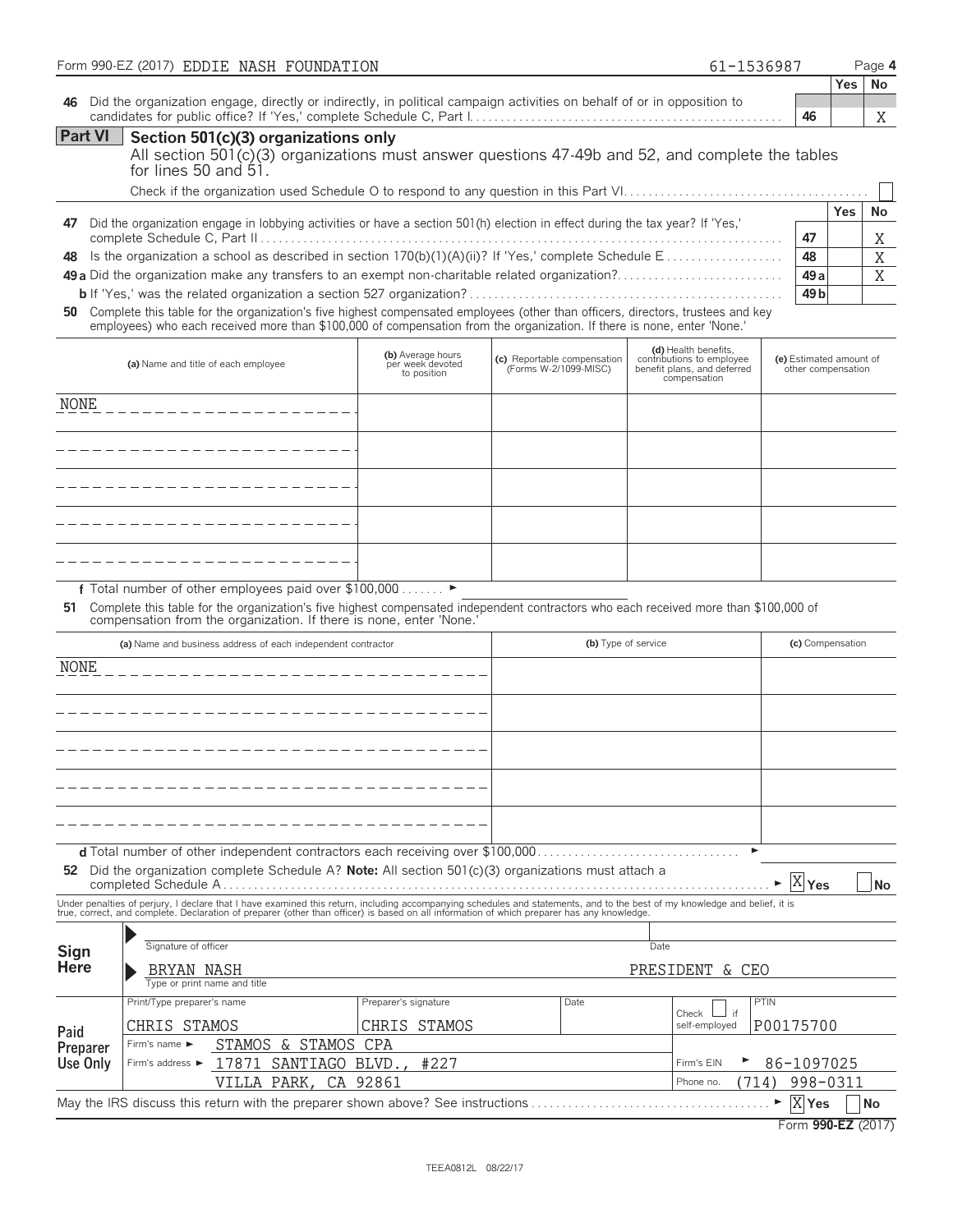# **COMB No. 1545-0047**<br>
Complete if the organization is a section 501(c)(3) organization or a section<br> **SCHEDULE A**<br> **SCHEDULE A**<br> **SCHEDULE A**<br> **SCHEDULE A**<br> **SCHEDULE A**<br> **SCHEDULE A**<br> **SCHEDULE A**<br> **SCHEDULE A**<br> **SCHEDULE**

**COMPOUTE A**<br>
(Form 990 or 990-EZ) Complete if the organization is a section 501(c)(3) organization or a section<br>
4947(a)(1) nonexempt charitable trust.

| Attach to Form 990 or Form 990-EZ.                     |                                                                                                                                                                |                                          |                                                                          |                                                                                                                                                                                                                                                                                                                                                                                                                    | <b>Open to Public</b>                                                    |                                    |                                                      |                                                    |
|--------------------------------------------------------|----------------------------------------------------------------------------------------------------------------------------------------------------------------|------------------------------------------|--------------------------------------------------------------------------|--------------------------------------------------------------------------------------------------------------------------------------------------------------------------------------------------------------------------------------------------------------------------------------------------------------------------------------------------------------------------------------------------------------------|--------------------------------------------------------------------------|------------------------------------|------------------------------------------------------|----------------------------------------------------|
| Department of the Treasury<br>Internal Revenue Service |                                                                                                                                                                |                                          |                                                                          |                                                                                                                                                                                                                                                                                                                                                                                                                    | ► Go to www.irs.gov/Form990 for instructions and the latest information. |                                    |                                                      | <b>Inspection</b>                                  |
|                                                        | Name of the organization                                                                                                                                       |                                          |                                                                          |                                                                                                                                                                                                                                                                                                                                                                                                                    |                                                                          |                                    | Employer identification number                       |                                                    |
|                                                        | EDDIE NASH FOUNDATION<br>61-1536987                                                                                                                            |                                          |                                                                          |                                                                                                                                                                                                                                                                                                                                                                                                                    |                                                                          |                                    |                                                      |                                                    |
| Part I                                                 |                                                                                                                                                                |                                          |                                                                          | Reason for Public Charity Status (All organizations must complete this part.) See instructions.                                                                                                                                                                                                                                                                                                                    |                                                                          |                                    |                                                      |                                                    |
|                                                        |                                                                                                                                                                |                                          |                                                                          | The organization is not a private foundation because it is: (For lines 1 through 12, check only one box.)                                                                                                                                                                                                                                                                                                          |                                                                          |                                    |                                                      |                                                    |
| 1                                                      |                                                                                                                                                                |                                          |                                                                          | A church, convention of churches, or association of churches described in section 170(b)(1)(A)(i).                                                                                                                                                                                                                                                                                                                 |                                                                          |                                    |                                                      |                                                    |
| $\overline{2}$                                         |                                                                                                                                                                |                                          |                                                                          | A school described in section 170(b)(1)(A)(ii). (Attach Schedule E (Form 990 or 990-EZ).)                                                                                                                                                                                                                                                                                                                          |                                                                          |                                    |                                                      |                                                    |
| 3                                                      |                                                                                                                                                                |                                          |                                                                          | A hospital or a cooperative hospital service organization described in section 170(b)(1)(A)(iii).                                                                                                                                                                                                                                                                                                                  |                                                                          |                                    |                                                      |                                                    |
| 4                                                      | A medical research organization operated in conjunction with a hospital described in section 170(b)(1)(A)(iii). Enter the hospital's<br>name, city, and state: |                                          |                                                                          |                                                                                                                                                                                                                                                                                                                                                                                                                    |                                                                          |                                    |                                                      |                                                    |
| 5                                                      |                                                                                                                                                                |                                          | section 170(b)(1)(A)(iv). (Complete Part II.)                            | _________________________<br>An organization operated for the benefit of a college or university owned or operated by a governmental unit described in                                                                                                                                                                                                                                                             |                                                                          |                                    |                                                      |                                                    |
| 6                                                      |                                                                                                                                                                |                                          |                                                                          | A federal, state, or local government or governmental unit described in section 170(b)(1)(A)(v).                                                                                                                                                                                                                                                                                                                   |                                                                          |                                    |                                                      |                                                    |
| 7                                                      | X                                                                                                                                                              |                                          | in section 170(b)(1)(A)(vi). (Complete Part II.)                         | An organization that normally receives a substantial part of its support from a governmental unit or from the general public described                                                                                                                                                                                                                                                                             |                                                                          |                                    |                                                      |                                                    |
| 8                                                      |                                                                                                                                                                |                                          |                                                                          | A community trust described in section 170(b)(1)(A)(vi). (Complete Part II.)                                                                                                                                                                                                                                                                                                                                       |                                                                          |                                    |                                                      |                                                    |
| 9                                                      |                                                                                                                                                                |                                          |                                                                          | An agricultural research organization described in <b>section 170(b)(1)(A)(ix)</b> operated in conjunction with a land-grant college<br>or university or a non-land-grant college of agriculture (see instructions). Enter the name, city, and state of the college or                                                                                                                                             |                                                                          |                                    |                                                      |                                                    |
|                                                        | university:                                                                                                                                                    |                                          |                                                                          |                                                                                                                                                                                                                                                                                                                                                                                                                    |                                                                          |                                    |                                                      |                                                    |
| 10                                                     |                                                                                                                                                                |                                          | June 30, 1975. See section 509(a)(2). (Complete Part III.)               | An organization that normally receives: (1) more than 33-1/3% of its support from contributions, membership fees, and gross receipts<br>from activities related to its exempt functions-subject to certain exceptions, and (2) no more than 33-1/3% of its support from gross<br>investment income and unrelated business taxable income (less section 511 tax) from businesses acquired by the organization after |                                                                          |                                    |                                                      |                                                    |
| 11                                                     |                                                                                                                                                                |                                          |                                                                          | An organization organized and operated exclusively to test for public safety. See section 509(a)(4).                                                                                                                                                                                                                                                                                                               |                                                                          |                                    |                                                      |                                                    |
| 12                                                     |                                                                                                                                                                |                                          |                                                                          | An organization organized and operated exclusively for the benefit of, to perform the functions of, or to carry out the purposes of one<br>or more publicly supported organizations described in section 509(a)(1) or section 509(a)(2). See section 509(a)(3). Check the box in                                                                                                                                   |                                                                          |                                    |                                                      |                                                    |
|                                                        |                                                                                                                                                                |                                          |                                                                          | lines 12a through 12d that describes the type of supporting organization and complete lines 12e, 12f, and 12g.                                                                                                                                                                                                                                                                                                     |                                                                          |                                    |                                                      |                                                    |
| a                                                      |                                                                                                                                                                | complete Part IV, Sections A and B.      |                                                                          | Type I. A supporting organization operated, supervised, or controlled by its supported organization(s), typically by giving the supported<br>organization(s) the power to regularly appoint or elect a majority of the directors or trustees of the supporting organization. You must                                                                                                                              |                                                                          |                                    |                                                      |                                                    |
| b                                                      |                                                                                                                                                                | must complete Part IV, Sections A and C. |                                                                          | Type II. A supporting organization supervised or controlled in connection with its supported organization(s), by having control or<br>management of the supporting organization vested in the same persons that control or manage the supported organization(s). You                                                                                                                                               |                                                                          |                                    |                                                      |                                                    |
| c                                                      |                                                                                                                                                                |                                          |                                                                          | Type III functionally integrated. A supporting organization operated in connection with, and functionally integrated with, its supported organization(s) (see instructions). You must complete Part IV, Sections A, D, and E.                                                                                                                                                                                      |                                                                          |                                    |                                                      |                                                    |
| d                                                      |                                                                                                                                                                |                                          |                                                                          | Type III non-functionally integrated. A supporting organization operated in connection with its supported organization(s) that is not<br>functionally integrated. The organization generally must satisfy a distribution requirement and an attentiveness requirement (see instructions). You must complete Part IV, Sections A and D, and Part V.                                                                 |                                                                          |                                    |                                                      |                                                    |
| e                                                      |                                                                                                                                                                |                                          |                                                                          | Check this box if the organization received a written determination from the IRS that it is a Type I, Type II, Type III functionally                                                                                                                                                                                                                                                                               |                                                                          |                                    |                                                      |                                                    |
|                                                        |                                                                                                                                                                |                                          | Enter the number of supported organizations                              | integrated, or Type III non-functionally integrated supporting organization.                                                                                                                                                                                                                                                                                                                                       |                                                                          |                                    |                                                      |                                                    |
|                                                        |                                                                                                                                                                |                                          | g Provide the following information about the supported organization(s). |                                                                                                                                                                                                                                                                                                                                                                                                                    |                                                                          |                                    |                                                      |                                                    |
|                                                        | (i) Name of supported organization                                                                                                                             |                                          | $(ii)$ $EIN$                                                             | (iii) Type of organization<br>described on lines 1-10<br>above (see instructions))                                                                                                                                                                                                                                                                                                                                 | organization listed<br>document?                                         | $(iv)$ is the<br>in your governing | (v) Amount of monetary<br>support (see instructions) | (vi) Amount of other<br>support (see instructions) |
|                                                        |                                                                                                                                                                |                                          |                                                                          |                                                                                                                                                                                                                                                                                                                                                                                                                    | Yes                                                                      | No                                 |                                                      |                                                    |
|                                                        |                                                                                                                                                                |                                          |                                                                          |                                                                                                                                                                                                                                                                                                                                                                                                                    |                                                                          |                                    |                                                      |                                                    |
| (A)                                                    |                                                                                                                                                                |                                          |                                                                          |                                                                                                                                                                                                                                                                                                                                                                                                                    |                                                                          |                                    |                                                      |                                                    |
| (B)                                                    |                                                                                                                                                                |                                          |                                                                          |                                                                                                                                                                                                                                                                                                                                                                                                                    |                                                                          |                                    |                                                      |                                                    |
| (C)                                                    |                                                                                                                                                                |                                          |                                                                          |                                                                                                                                                                                                                                                                                                                                                                                                                    |                                                                          |                                    |                                                      |                                                    |
| (D)                                                    |                                                                                                                                                                |                                          |                                                                          |                                                                                                                                                                                                                                                                                                                                                                                                                    |                                                                          |                                    |                                                      |                                                    |
| (E)                                                    |                                                                                                                                                                |                                          |                                                                          |                                                                                                                                                                                                                                                                                                                                                                                                                    |                                                                          |                                    |                                                      |                                                    |
| Total                                                  |                                                                                                                                                                |                                          |                                                                          |                                                                                                                                                                                                                                                                                                                                                                                                                    |                                                                          |                                    |                                                      |                                                    |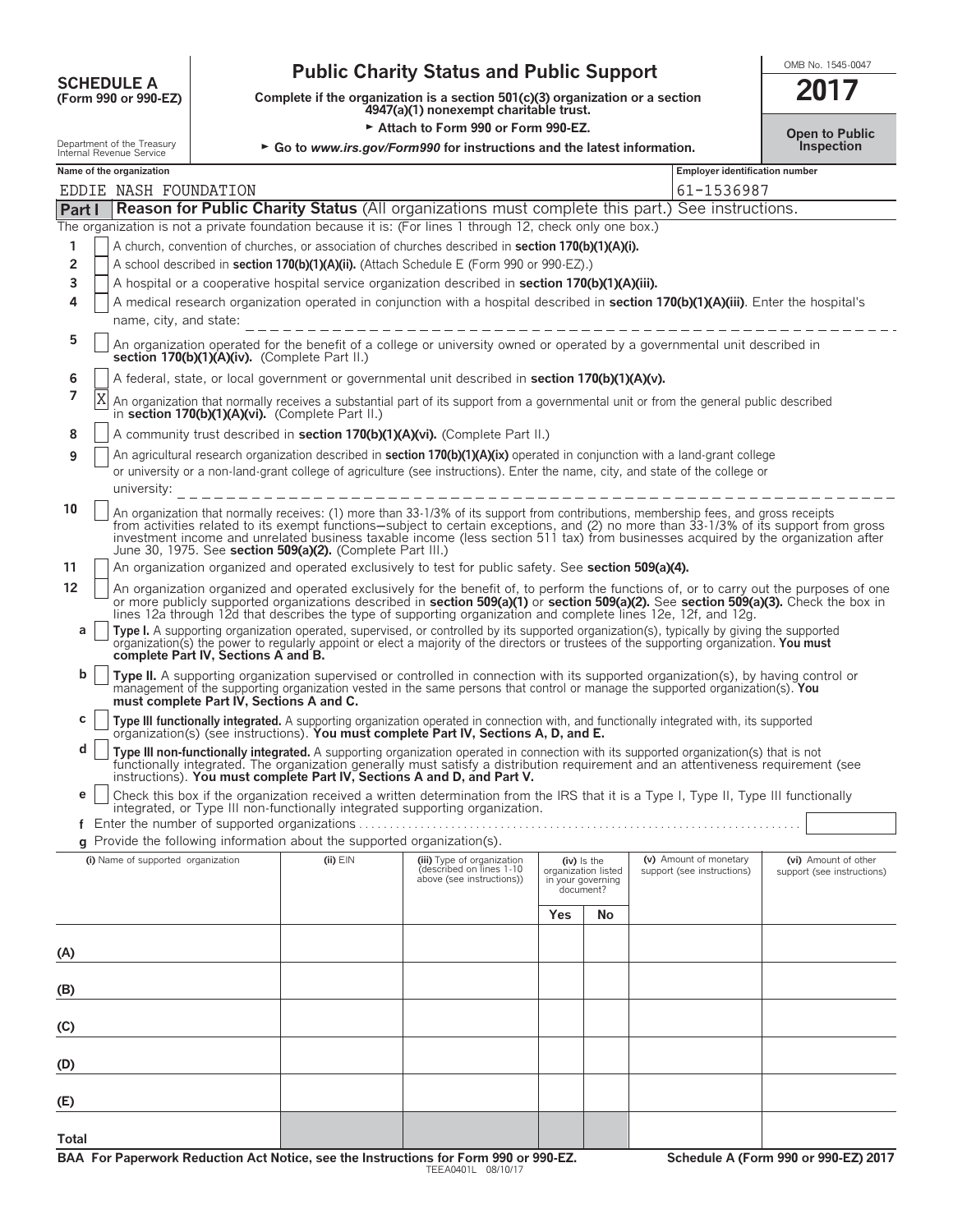**Part II Support Schedule for Organizations Described in Sections 170(b)(1)(A)(iv) and 170(b)(1)(A)(vi)** (Complete only if you checked the box on line 5, 7, or 8 of Part I or if the organization failed to qualify under Part III. If the organization fails to qualify under the tests listed below, please complete Part III.)

### **Section A. Public Support Calendar year (or fiscal year (a) 2013 (b) 2014 <b>(c) 2015 (d) 2016 <b>(e)** 2017 **(f)** Total **beginning in) (f)** Total **1** Gifts, grants, contributions, and<br>membership fees received. (Do not<br>include any 'unusual grants.'). . . . . . . . **2** Tax revenues levied for the organization's benefit and either paid to or expended on its behalf............ **3** The value of services or facilities furnished by a governmental unit to the organization without charge. . . . **4 Total.** Add lines 1 through 3 . . . **5** The portion of total contributions by each person (other than a governmental unit or publicly supported organization) included on line 1 that exceeds 2% of the amount shown on line 11, column (f). **6 Public support.** Subtract line 5 from line 4 . . . . . . . . . . . . . . . . . . . **Section B. Total Support Calendar year (or fiscal year (a)** <sup>2013</sup> **(b)** <sup>2014</sup> **(c)** <sup>2015</sup> **(d)** <sup>2016</sup> **(e)** <sup>2017</sup> **(f)** Total **beginning in)** <sup>G</sup> **7** Amounts from line 4...... **8** Gross income from interest, dividends, payments received on securities loans, rents, royalties, and income from similar sources . . . . . . . **9** Net income from unrelated business activities, whether or not the business is regularly carried on. . . . . . . . . . . . . . **10** Other income. Do not include gain or loss from the sale of capital assets (Explain in Part VI.). **11 Total support.** Add lines 7 through 10. . . . . . . . . . . . . . . . **12** Gross receipts from related activities, etc. (see instructions). . . . . . . . . . . . . . . . . . . . . . . . . . . . . . . . . . . . . . . . . . . . . . . . . . **12 13 First five years.** If the Form 990 is for the organization's first, second, third, fourth, or fifth tax year as a section 501(c)(3) organization, check this box and **stop here**. . . . . . . . . . . . . . . . . . . . . . . . . . . . . . . . . . . . . . . . . . . . . . . . . . . . . . . . . . . . . . . . . . . . . . . . . . . . . . . . . . . . G **Section C. Computation of Public Support Percentage 14** Public support percentage for 2017 (line 6, column (f) divided by line 11, column (f)). . . . . . . . . . . . . . . . . . . . . . . . . . . **14** % **15** Public support percentage from 2016 Schedule A, Part II, line 14 . . . . . . . . . . . . . . . . . . . . . . . . . . . . . . . . . . . . . . . . . . . . . **15** % **16a 33-1/3% support test**'**2017.** If the organization did not check the box on line 13, and line 14 is 33-1/3% or more, check this box and **stop here.** The organization qualifies as a publicly supported organization. . . . . . . . . . . . . . . . . . . . . . . . . . . . . . . . . . . . . . . . . . . . . . . . . . . G **b 33-1/3% support test-2016.** If the organization did not check a box on line 13 or 16a, and line 15 is 33-1/3% or more, check this box and **stop here.** The organization qualifies as a publicly supported organization. . . . . . . . . . . . . . . . . . . . . . . . . . . . . . . . . . . . . . . . . . . . . . . . . . . G **17a 10%-facts-and-circumstances test**'**2017.** If the organization did not check a box on line 13, 16a, or 16b, and line 14 is 10% or more, and if the organization meets the 'facts-and-circumstances' test, check this box and **stop here.** Explain in Part VI how the organization meets the 'facts-and-circumstances' test. The organization qualifies as a publicly supported organization. . . . . . . . . . G **b 10%-facts-and-circumstances test**'**2016.** If the organization did not check a box on line 13, 16a, 16b, or 17a, and line 15 is 10% or more, and if the organization meets the 'facts-and-circumstances' test, check this box and **stop here.** Explain in Part VI how the<br>organization meets the 'facts-and-circumstances' test. The organization qualifies as a 18 **Private foundation.** If the organization did not check a box on line 13, 16a, 16b, 17a, or 17b, check this box and see instructions. 244,073. 354,369. 233,635. 128,962. 80,239. 1,041,278. 0.  $\Omega$ 244,073. 354,369. 233,635. 128,962. 80,239. 1,041,278. 0. 1,041,278. 244,073. 354,369. 233,635. 128,962. 80,239. 1,041,278. 0. 0. 0. 1,041,278. 0. 100.00 100.00 X

**BAA Schedule A (Form 990 or 990-EZ) 2017**

| 987 |  |  |  |
|-----|--|--|--|
|     |  |  |  |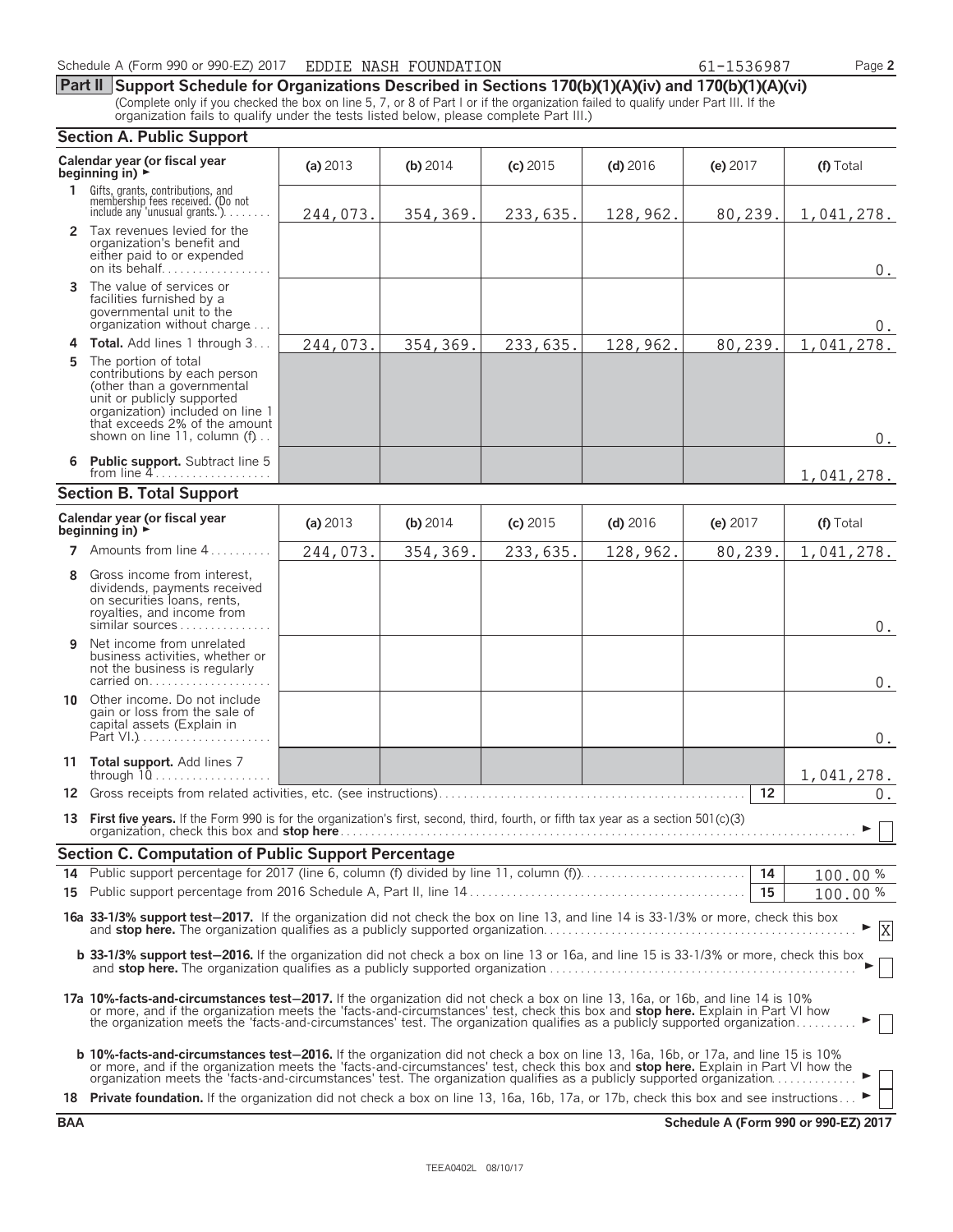### **Part III Support Schedule for Organizations Described in Section 509(a)(2)**

(Complete only if you checked the box on line 10 of Part I or if the organization failed to qualify under Part II. If the organization fails to qualify under the tests listed below, please complete Part II.)

| (c) 2015<br>(a) 2013<br>(b) 2014<br>$(d)$ 2016<br>(e) 2017<br>(f) Total<br>Calendar year (or fiscal year beginning in) $\blacktriangleright$<br>1 Gifts, grants, contributions,<br>and membership fees<br>received. (Do not include<br>any 'unusual grants.')<br>2 Gross receipts from admissions,<br>merchandise sold or services<br>performed, or facilities<br>furnished in any activity that is<br>related to the organization's<br>$tax\text{-}exempt$ purpose<br>Gross receipts from activities<br>3<br>that are not an unrelated trade<br>or business under section 513.<br>Tax revenues levied for the<br>4<br>organization's benefit and<br>either paid to or expended on<br>its behalf<br>The value of services or<br>5<br>facilities furnished by a<br>governmental unit to the<br>organization without charge<br><b>Total.</b> Add lines 1 through 5<br>6<br><b>7a</b> Amounts included on lines 1.<br>2, and 3 received from<br>disqualified persons<br><b>b</b> Amounts included on lines 2<br>and 3 received from other than<br>disqualified persons that<br>exceed the greater of \$5,000 or<br>1% of the amount on line 13<br>for the year<br>c Add lines $7a$ and $7b$<br><b>Public support.</b> (Subtract line<br><b>Section B. Total Support</b><br>(a) 2013<br>(c) 2015<br>(e) 2017<br>(b) 2014<br>$(d)$ 2016<br>(f) Total<br>Calendar year (or fiscal year beginning in) $\blacktriangleright$<br>Amounts from line 6<br>9<br><b>10a</b> Gross income from interest, dividends,<br>payments received on securities loans,<br>rents, royalties, and income from<br><b>b</b> Unrelated business taxable<br>income (less section 511<br>taxes) from businesses<br>acquired after June 30, 1975<br>c Add lines 10a and $10b$<br>11 Net income from unrelated business<br>activities not included in line 10b,<br>whether or not the business is<br>regularly carried on $\dots\dots\dots$<br>12 Other income. Do not include<br>gain or loss from the sale of<br>capital assets (Explain in<br>13 Total support. (Add lines 9,<br>10c, 11, and $12.$<br>14 First five years. If the Form 990 is for the organization's first, second, third, fourth, or fifth tax year as a section 501(c)(3)<br><b>Section C. Computation of Public Support Percentage</b><br>15 Public support percentage for 2017 (line 8, column (f) divided by line 13, column (f)<br>15<br>16<br><b>Section D. Computation of Investment Income Percentage</b><br>Investment income percentage for 2017 (line 10c, column (f) divided by line 13, column (f)<br>17<br>17<br>18<br>18<br>19a 33-1/3% support tests-2017. If the organization did not check the box on line 14, and line 15 is more than 33-1/3%, and line 17<br>is not more than 33-1/3%, check this box and stop here. The organization qualifies as a publicly supported organization<br><b>b</b> 33-1/3% support tests-2016. If the organization did not check a box on line 14 or line 19a, and line 16 is more than 33-1/3%, and<br>line 18 is not more than 33-1/3%, check this box and stop here. The organization qualifies as a publicly supported organization<br>Private foundation. If the organization did not check a box on line 14, 19a, or 19b, check this box and see instructions.<br>20<br><b>BAA</b><br>Schedule A (Form 990 or 990-EZ) 2017<br>TEEA0403L 08/10/17 | <b>Section A. Public Support</b> |  |  |                      |
|------------------------------------------------------------------------------------------------------------------------------------------------------------------------------------------------------------------------------------------------------------------------------------------------------------------------------------------------------------------------------------------------------------------------------------------------------------------------------------------------------------------------------------------------------------------------------------------------------------------------------------------------------------------------------------------------------------------------------------------------------------------------------------------------------------------------------------------------------------------------------------------------------------------------------------------------------------------------------------------------------------------------------------------------------------------------------------------------------------------------------------------------------------------------------------------------------------------------------------------------------------------------------------------------------------------------------------------------------------------------------------------------------------------------------------------------------------------------------------------------------------------------------------------------------------------------------------------------------------------------------------------------------------------------------------------------------------------------------------------------------------------------------------------------------------------------------------------------------------------------------------------------------------------------------------------------------------------------------------------------------------------------------------------------------------------------------------------------------------------------------------------------------------------------------------------------------------------------------------------------------------------------------------------------------------------------------------------------------------------------------------------------------------------------------------------------------------------------------------------------------------------------------------------------------------------------------------------------------------------------------------------------------------------------------------------------------------------------------------------------------------------------------------------------------------------------------------------------------------------------------------------------------------------------------------------------------------------------------------------------------------------------------------------------------------------------------------------------------------------------------------------------------------------------------------------------------------------------------------------------------------------------------------------------------------------------------------------------|----------------------------------|--|--|----------------------|
|                                                                                                                                                                                                                                                                                                                                                                                                                                                                                                                                                                                                                                                                                                                                                                                                                                                                                                                                                                                                                                                                                                                                                                                                                                                                                                                                                                                                                                                                                                                                                                                                                                                                                                                                                                                                                                                                                                                                                                                                                                                                                                                                                                                                                                                                                                                                                                                                                                                                                                                                                                                                                                                                                                                                                                                                                                                                                                                                                                                                                                                                                                                                                                                                                                                                                                                                                |                                  |  |  |                      |
|                                                                                                                                                                                                                                                                                                                                                                                                                                                                                                                                                                                                                                                                                                                                                                                                                                                                                                                                                                                                                                                                                                                                                                                                                                                                                                                                                                                                                                                                                                                                                                                                                                                                                                                                                                                                                                                                                                                                                                                                                                                                                                                                                                                                                                                                                                                                                                                                                                                                                                                                                                                                                                                                                                                                                                                                                                                                                                                                                                                                                                                                                                                                                                                                                                                                                                                                                |                                  |  |  |                      |
|                                                                                                                                                                                                                                                                                                                                                                                                                                                                                                                                                                                                                                                                                                                                                                                                                                                                                                                                                                                                                                                                                                                                                                                                                                                                                                                                                                                                                                                                                                                                                                                                                                                                                                                                                                                                                                                                                                                                                                                                                                                                                                                                                                                                                                                                                                                                                                                                                                                                                                                                                                                                                                                                                                                                                                                                                                                                                                                                                                                                                                                                                                                                                                                                                                                                                                                                                |                                  |  |  |                      |
|                                                                                                                                                                                                                                                                                                                                                                                                                                                                                                                                                                                                                                                                                                                                                                                                                                                                                                                                                                                                                                                                                                                                                                                                                                                                                                                                                                                                                                                                                                                                                                                                                                                                                                                                                                                                                                                                                                                                                                                                                                                                                                                                                                                                                                                                                                                                                                                                                                                                                                                                                                                                                                                                                                                                                                                                                                                                                                                                                                                                                                                                                                                                                                                                                                                                                                                                                |                                  |  |  |                      |
|                                                                                                                                                                                                                                                                                                                                                                                                                                                                                                                                                                                                                                                                                                                                                                                                                                                                                                                                                                                                                                                                                                                                                                                                                                                                                                                                                                                                                                                                                                                                                                                                                                                                                                                                                                                                                                                                                                                                                                                                                                                                                                                                                                                                                                                                                                                                                                                                                                                                                                                                                                                                                                                                                                                                                                                                                                                                                                                                                                                                                                                                                                                                                                                                                                                                                                                                                |                                  |  |  |                      |
|                                                                                                                                                                                                                                                                                                                                                                                                                                                                                                                                                                                                                                                                                                                                                                                                                                                                                                                                                                                                                                                                                                                                                                                                                                                                                                                                                                                                                                                                                                                                                                                                                                                                                                                                                                                                                                                                                                                                                                                                                                                                                                                                                                                                                                                                                                                                                                                                                                                                                                                                                                                                                                                                                                                                                                                                                                                                                                                                                                                                                                                                                                                                                                                                                                                                                                                                                |                                  |  |  |                      |
|                                                                                                                                                                                                                                                                                                                                                                                                                                                                                                                                                                                                                                                                                                                                                                                                                                                                                                                                                                                                                                                                                                                                                                                                                                                                                                                                                                                                                                                                                                                                                                                                                                                                                                                                                                                                                                                                                                                                                                                                                                                                                                                                                                                                                                                                                                                                                                                                                                                                                                                                                                                                                                                                                                                                                                                                                                                                                                                                                                                                                                                                                                                                                                                                                                                                                                                                                |                                  |  |  |                      |
|                                                                                                                                                                                                                                                                                                                                                                                                                                                                                                                                                                                                                                                                                                                                                                                                                                                                                                                                                                                                                                                                                                                                                                                                                                                                                                                                                                                                                                                                                                                                                                                                                                                                                                                                                                                                                                                                                                                                                                                                                                                                                                                                                                                                                                                                                                                                                                                                                                                                                                                                                                                                                                                                                                                                                                                                                                                                                                                                                                                                                                                                                                                                                                                                                                                                                                                                                |                                  |  |  |                      |
|                                                                                                                                                                                                                                                                                                                                                                                                                                                                                                                                                                                                                                                                                                                                                                                                                                                                                                                                                                                                                                                                                                                                                                                                                                                                                                                                                                                                                                                                                                                                                                                                                                                                                                                                                                                                                                                                                                                                                                                                                                                                                                                                                                                                                                                                                                                                                                                                                                                                                                                                                                                                                                                                                                                                                                                                                                                                                                                                                                                                                                                                                                                                                                                                                                                                                                                                                |                                  |  |  |                      |
|                                                                                                                                                                                                                                                                                                                                                                                                                                                                                                                                                                                                                                                                                                                                                                                                                                                                                                                                                                                                                                                                                                                                                                                                                                                                                                                                                                                                                                                                                                                                                                                                                                                                                                                                                                                                                                                                                                                                                                                                                                                                                                                                                                                                                                                                                                                                                                                                                                                                                                                                                                                                                                                                                                                                                                                                                                                                                                                                                                                                                                                                                                                                                                                                                                                                                                                                                |                                  |  |  |                      |
|                                                                                                                                                                                                                                                                                                                                                                                                                                                                                                                                                                                                                                                                                                                                                                                                                                                                                                                                                                                                                                                                                                                                                                                                                                                                                                                                                                                                                                                                                                                                                                                                                                                                                                                                                                                                                                                                                                                                                                                                                                                                                                                                                                                                                                                                                                                                                                                                                                                                                                                                                                                                                                                                                                                                                                                                                                                                                                                                                                                                                                                                                                                                                                                                                                                                                                                                                |                                  |  |  |                      |
|                                                                                                                                                                                                                                                                                                                                                                                                                                                                                                                                                                                                                                                                                                                                                                                                                                                                                                                                                                                                                                                                                                                                                                                                                                                                                                                                                                                                                                                                                                                                                                                                                                                                                                                                                                                                                                                                                                                                                                                                                                                                                                                                                                                                                                                                                                                                                                                                                                                                                                                                                                                                                                                                                                                                                                                                                                                                                                                                                                                                                                                                                                                                                                                                                                                                                                                                                |                                  |  |  |                      |
|                                                                                                                                                                                                                                                                                                                                                                                                                                                                                                                                                                                                                                                                                                                                                                                                                                                                                                                                                                                                                                                                                                                                                                                                                                                                                                                                                                                                                                                                                                                                                                                                                                                                                                                                                                                                                                                                                                                                                                                                                                                                                                                                                                                                                                                                                                                                                                                                                                                                                                                                                                                                                                                                                                                                                                                                                                                                                                                                                                                                                                                                                                                                                                                                                                                                                                                                                |                                  |  |  |                      |
|                                                                                                                                                                                                                                                                                                                                                                                                                                                                                                                                                                                                                                                                                                                                                                                                                                                                                                                                                                                                                                                                                                                                                                                                                                                                                                                                                                                                                                                                                                                                                                                                                                                                                                                                                                                                                                                                                                                                                                                                                                                                                                                                                                                                                                                                                                                                                                                                                                                                                                                                                                                                                                                                                                                                                                                                                                                                                                                                                                                                                                                                                                                                                                                                                                                                                                                                                |                                  |  |  |                      |
|                                                                                                                                                                                                                                                                                                                                                                                                                                                                                                                                                                                                                                                                                                                                                                                                                                                                                                                                                                                                                                                                                                                                                                                                                                                                                                                                                                                                                                                                                                                                                                                                                                                                                                                                                                                                                                                                                                                                                                                                                                                                                                                                                                                                                                                                                                                                                                                                                                                                                                                                                                                                                                                                                                                                                                                                                                                                                                                                                                                                                                                                                                                                                                                                                                                                                                                                                |                                  |  |  |                      |
|                                                                                                                                                                                                                                                                                                                                                                                                                                                                                                                                                                                                                                                                                                                                                                                                                                                                                                                                                                                                                                                                                                                                                                                                                                                                                                                                                                                                                                                                                                                                                                                                                                                                                                                                                                                                                                                                                                                                                                                                                                                                                                                                                                                                                                                                                                                                                                                                                                                                                                                                                                                                                                                                                                                                                                                                                                                                                                                                                                                                                                                                                                                                                                                                                                                                                                                                                |                                  |  |  |                      |
|                                                                                                                                                                                                                                                                                                                                                                                                                                                                                                                                                                                                                                                                                                                                                                                                                                                                                                                                                                                                                                                                                                                                                                                                                                                                                                                                                                                                                                                                                                                                                                                                                                                                                                                                                                                                                                                                                                                                                                                                                                                                                                                                                                                                                                                                                                                                                                                                                                                                                                                                                                                                                                                                                                                                                                                                                                                                                                                                                                                                                                                                                                                                                                                                                                                                                                                                                |                                  |  |  |                      |
|                                                                                                                                                                                                                                                                                                                                                                                                                                                                                                                                                                                                                                                                                                                                                                                                                                                                                                                                                                                                                                                                                                                                                                                                                                                                                                                                                                                                                                                                                                                                                                                                                                                                                                                                                                                                                                                                                                                                                                                                                                                                                                                                                                                                                                                                                                                                                                                                                                                                                                                                                                                                                                                                                                                                                                                                                                                                                                                                                                                                                                                                                                                                                                                                                                                                                                                                                |                                  |  |  |                      |
|                                                                                                                                                                                                                                                                                                                                                                                                                                                                                                                                                                                                                                                                                                                                                                                                                                                                                                                                                                                                                                                                                                                                                                                                                                                                                                                                                                                                                                                                                                                                                                                                                                                                                                                                                                                                                                                                                                                                                                                                                                                                                                                                                                                                                                                                                                                                                                                                                                                                                                                                                                                                                                                                                                                                                                                                                                                                                                                                                                                                                                                                                                                                                                                                                                                                                                                                                |                                  |  |  |                      |
|                                                                                                                                                                                                                                                                                                                                                                                                                                                                                                                                                                                                                                                                                                                                                                                                                                                                                                                                                                                                                                                                                                                                                                                                                                                                                                                                                                                                                                                                                                                                                                                                                                                                                                                                                                                                                                                                                                                                                                                                                                                                                                                                                                                                                                                                                                                                                                                                                                                                                                                                                                                                                                                                                                                                                                                                                                                                                                                                                                                                                                                                                                                                                                                                                                                                                                                                                |                                  |  |  |                      |
|                                                                                                                                                                                                                                                                                                                                                                                                                                                                                                                                                                                                                                                                                                                                                                                                                                                                                                                                                                                                                                                                                                                                                                                                                                                                                                                                                                                                                                                                                                                                                                                                                                                                                                                                                                                                                                                                                                                                                                                                                                                                                                                                                                                                                                                                                                                                                                                                                                                                                                                                                                                                                                                                                                                                                                                                                                                                                                                                                                                                                                                                                                                                                                                                                                                                                                                                                |                                  |  |  |                      |
|                                                                                                                                                                                                                                                                                                                                                                                                                                                                                                                                                                                                                                                                                                                                                                                                                                                                                                                                                                                                                                                                                                                                                                                                                                                                                                                                                                                                                                                                                                                                                                                                                                                                                                                                                                                                                                                                                                                                                                                                                                                                                                                                                                                                                                                                                                                                                                                                                                                                                                                                                                                                                                                                                                                                                                                                                                                                                                                                                                                                                                                                                                                                                                                                                                                                                                                                                |                                  |  |  |                      |
|                                                                                                                                                                                                                                                                                                                                                                                                                                                                                                                                                                                                                                                                                                                                                                                                                                                                                                                                                                                                                                                                                                                                                                                                                                                                                                                                                                                                                                                                                                                                                                                                                                                                                                                                                                                                                                                                                                                                                                                                                                                                                                                                                                                                                                                                                                                                                                                                                                                                                                                                                                                                                                                                                                                                                                                                                                                                                                                                                                                                                                                                                                                                                                                                                                                                                                                                                |                                  |  |  | နွ                   |
|                                                                                                                                                                                                                                                                                                                                                                                                                                                                                                                                                                                                                                                                                                                                                                                                                                                                                                                                                                                                                                                                                                                                                                                                                                                                                                                                                                                                                                                                                                                                                                                                                                                                                                                                                                                                                                                                                                                                                                                                                                                                                                                                                                                                                                                                                                                                                                                                                                                                                                                                                                                                                                                                                                                                                                                                                                                                                                                                                                                                                                                                                                                                                                                                                                                                                                                                                |                                  |  |  | $\frac{1}{\sqrt{2}}$ |
|                                                                                                                                                                                                                                                                                                                                                                                                                                                                                                                                                                                                                                                                                                                                                                                                                                                                                                                                                                                                                                                                                                                                                                                                                                                                                                                                                                                                                                                                                                                                                                                                                                                                                                                                                                                                                                                                                                                                                                                                                                                                                                                                                                                                                                                                                                                                                                                                                                                                                                                                                                                                                                                                                                                                                                                                                                                                                                                                                                                                                                                                                                                                                                                                                                                                                                                                                |                                  |  |  |                      |
|                                                                                                                                                                                                                                                                                                                                                                                                                                                                                                                                                                                                                                                                                                                                                                                                                                                                                                                                                                                                                                                                                                                                                                                                                                                                                                                                                                                                                                                                                                                                                                                                                                                                                                                                                                                                                                                                                                                                                                                                                                                                                                                                                                                                                                                                                                                                                                                                                                                                                                                                                                                                                                                                                                                                                                                                                                                                                                                                                                                                                                                                                                                                                                                                                                                                                                                                                |                                  |  |  | %                    |
|                                                                                                                                                                                                                                                                                                                                                                                                                                                                                                                                                                                                                                                                                                                                                                                                                                                                                                                                                                                                                                                                                                                                                                                                                                                                                                                                                                                                                                                                                                                                                                                                                                                                                                                                                                                                                                                                                                                                                                                                                                                                                                                                                                                                                                                                                                                                                                                                                                                                                                                                                                                                                                                                                                                                                                                                                                                                                                                                                                                                                                                                                                                                                                                                                                                                                                                                                |                                  |  |  | $\frac{1}{\sqrt{2}}$ |
|                                                                                                                                                                                                                                                                                                                                                                                                                                                                                                                                                                                                                                                                                                                                                                                                                                                                                                                                                                                                                                                                                                                                                                                                                                                                                                                                                                                                                                                                                                                                                                                                                                                                                                                                                                                                                                                                                                                                                                                                                                                                                                                                                                                                                                                                                                                                                                                                                                                                                                                                                                                                                                                                                                                                                                                                                                                                                                                                                                                                                                                                                                                                                                                                                                                                                                                                                |                                  |  |  |                      |
|                                                                                                                                                                                                                                                                                                                                                                                                                                                                                                                                                                                                                                                                                                                                                                                                                                                                                                                                                                                                                                                                                                                                                                                                                                                                                                                                                                                                                                                                                                                                                                                                                                                                                                                                                                                                                                                                                                                                                                                                                                                                                                                                                                                                                                                                                                                                                                                                                                                                                                                                                                                                                                                                                                                                                                                                                                                                                                                                                                                                                                                                                                                                                                                                                                                                                                                                                |                                  |  |  |                      |
|                                                                                                                                                                                                                                                                                                                                                                                                                                                                                                                                                                                                                                                                                                                                                                                                                                                                                                                                                                                                                                                                                                                                                                                                                                                                                                                                                                                                                                                                                                                                                                                                                                                                                                                                                                                                                                                                                                                                                                                                                                                                                                                                                                                                                                                                                                                                                                                                                                                                                                                                                                                                                                                                                                                                                                                                                                                                                                                                                                                                                                                                                                                                                                                                                                                                                                                                                |                                  |  |  |                      |
|                                                                                                                                                                                                                                                                                                                                                                                                                                                                                                                                                                                                                                                                                                                                                                                                                                                                                                                                                                                                                                                                                                                                                                                                                                                                                                                                                                                                                                                                                                                                                                                                                                                                                                                                                                                                                                                                                                                                                                                                                                                                                                                                                                                                                                                                                                                                                                                                                                                                                                                                                                                                                                                                                                                                                                                                                                                                                                                                                                                                                                                                                                                                                                                                                                                                                                                                                |                                  |  |  |                      |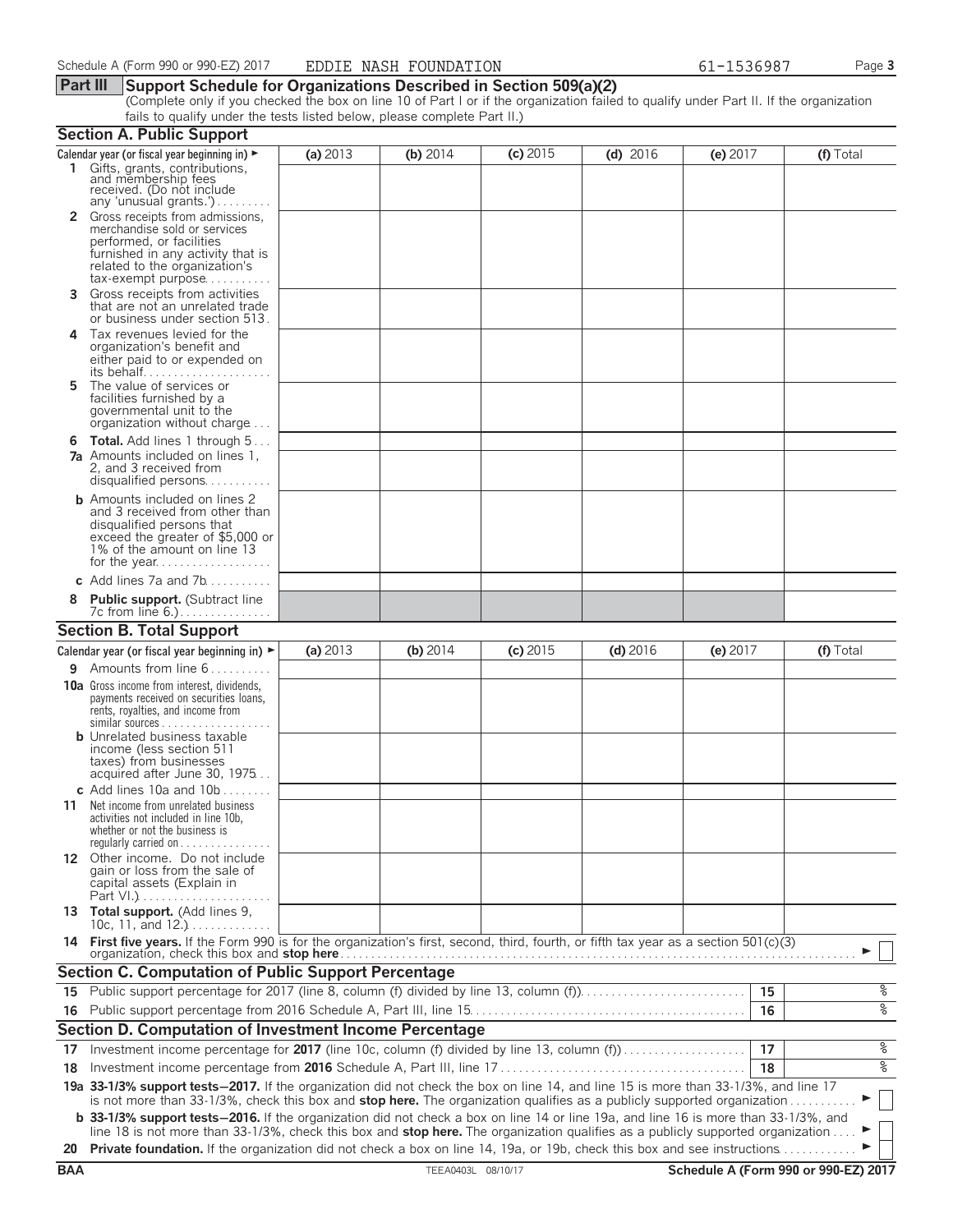### **Part IV Supporting Organizations**

(Complete only if you checked a box in line 12 on Part I. If you checked 12a of Part I, complete Sections A and B. If you checked 12b of Part I, complete Sections A and C. If you checked 12c of Part I, complete Sections A, D, and E. If you checked 12d of Part I, complete Sections A and D, and complete Part V.)

### **Section A. All Supporting Organizations**

**Yes No 1** Are all of the organization's supported organizations listed by name in the organization's governing documents? *If 'No,' describe in Part VI how the supported organizations are designated. If designated by class or purpose, describe the designation. If historic and continuing relationship, explain.* **1 2** Did the organization have any supported organization that does not have an IRS determination of status under section 509(a)(1) or (2)? *If 'Yes,' explain in Part VI how the organization determined that the supported organization was described in section 509(a)(1) or (2).* **2 3a** Did the organization have a supported organization described in section 501(c)(4), (5), or (6)? *If 'Yes,' answer (b) and (c) below.* **3a b** Did the organization confirm that each supported organization qualified under section 501(c)(4), (5), or (6) and satisfied the public support tests under section 509(a)(2)? *If 'Yes,' describe in Part VI when and how the organization made the determination.* **3b c** Did the organization ensure that all support to such organizations was used exclusively for section 170(c)(2)(B) purposes? *If 'Yes,' explain in Part VI what controls the organization put in place to ensure such use.*  $\begin{bmatrix} 1 & 3c \\ 2c & 3c \end{bmatrix}$  *3c* **4a** Was any supported organization not organized in the United States ('foreign supported organization')? *If 'Yes' and if you checked 12a or 12b in Part I, answer (b) and (c) below.* **4a b** Did the organization have ultimate control and discretion in deciding whether to make grants to the foreign supported organization? *If 'Yes,' describe in Part VI how the organization had such control and discretion despite being controlled or supervised by or in connection with its supported organizations.* **4b c** Did the organization support any foreign supported organization that does not have an IRS determination under sections 501(c)(3) and 509(a)(1) or (2)? *If 'Yes,' explain in Part VI what controls the organization used to ensure that all support to the foreign supported organization was used exclusively for section 170(c)(2)(B) purposes.* **4c 5a** Did the organization add, substitute, or remove any supported organizations during the tax year? *If 'Yes,' answer (b)* and (c) below (if applicable). Also, provide detail in **Part VI**, including (i) the names and EIN numbers of the supported *organizations added, substituted, or removed; (ii) the reasons for each such action; (iii) the authority under the organization's organizing document authorizing such action; and (iv) how the action was accomplished (such as by amendment to the organizing document).* **5a b Type I or Type II only.** Was any added or substituted supported organization part of a class already designated in the organization's organizing document? **5b c Substitutions only.** Was the substitution the result of an event beyond the organization's control? **5c 6** Did the organization provide support (whether in the form of grants or the provision of services or facilities) to anyone other than (i) its supported organizations, (ii) individuals that are part of the charitable class benefited by one or more of its supported organizations, or (iii) other supporting organizations that also support or benefit one or more of the filing organization's supported organizations? *If 'Yes,' provide detail in Part VI.* **6 7** Did the organization provide a grant, loan, compensation, or other similar payment to a substantial contributor (defined in section 4958(c)(3)(C)), a family member of a substantial contributor, or a 35% controlled entity with regard to a substantial contributor? *If 'Yes,' complete Part I of Schedule L (Form 990 or 990-EZ).* **7 8** Did the organization make a loan to a disqualified person (as defined in section 4958) not described in line 7? *If 'Yes,' complete Part I of Schedule L (Form 990 or 990-EZ).* **8 9a** Was the organization controlled directly or indirectly at any time during the tax year by one or more disqualified persons as defined in section 4946 (other than foundation managers and organizations described in section 509(a)(1) or (2))? *If 'Yes,' provide detail in Part VI*. **9a** b Did one or more disqualified persons (as defined in line 9a) hold a controlling interest in any entity in which the<br>supporting organization had an interest? If 'Yes,' provide detail in **Part VI**. **c** Did a disqualified person (as defined in line 9a) have an ownership interest in, or derive any personal benefit from, assets in which the supporting organization also had an interest? *If 'Yes,' provide detail in Part VI*. **9c 10a** Was the organization subject to the excess business holdings rules of section 4943 because of section 4943(f) (regarding certain Type II supporting organizations, and all Type III non-functionally integrated supporting organizations)? *If 'Yes,' answer 10b below.* **10a b** Did the organization have any excess business holdings in the tax year? *(Use Schedule C, Form 4720, to determine whether the organization had excess business holdings.)* **10b**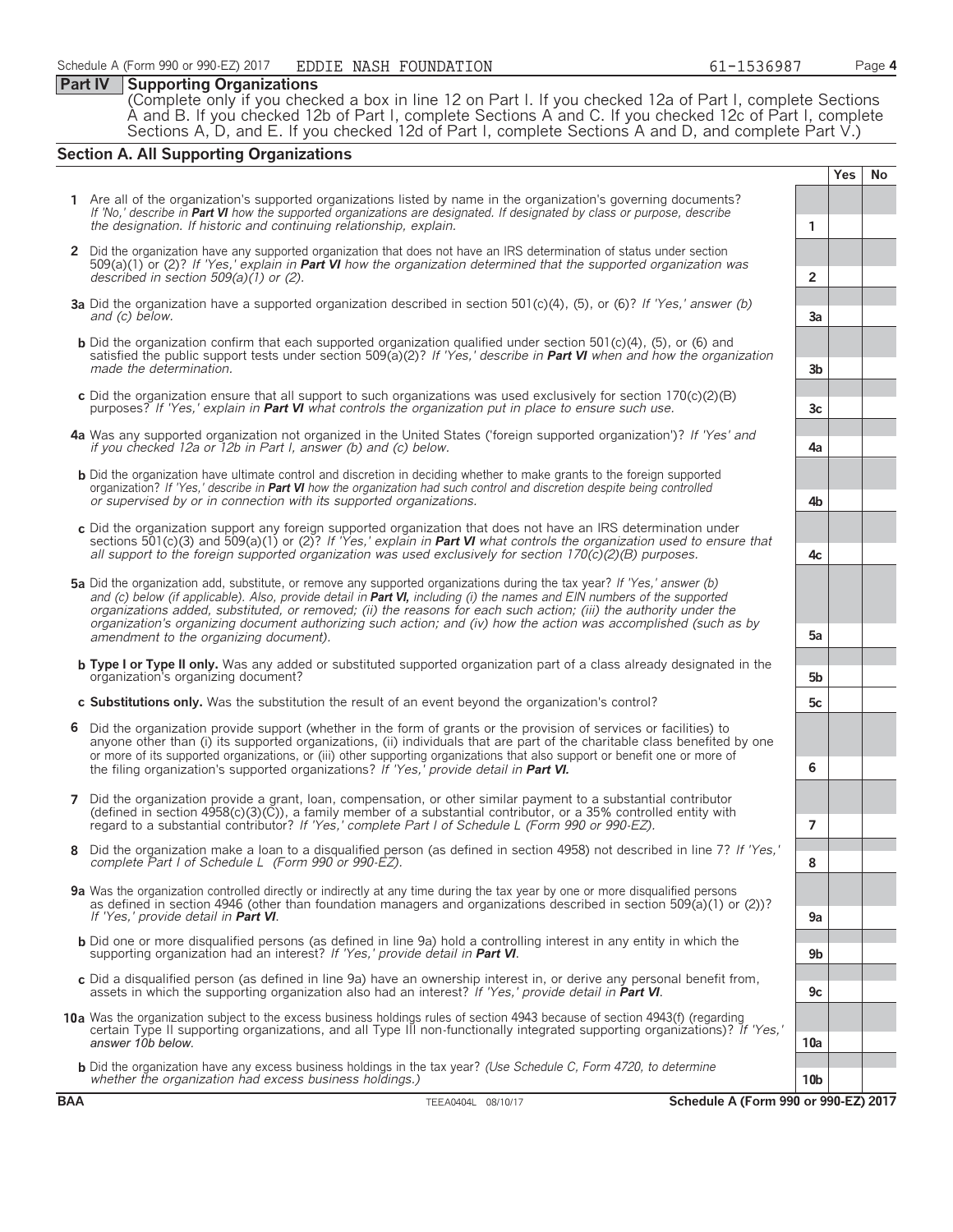|                                                                                                                                       | <b>Part IV</b> | Supporting Organizations (continued)                                                                                      |                 |     |    |
|---------------------------------------------------------------------------------------------------------------------------------------|----------------|---------------------------------------------------------------------------------------------------------------------------|-----------------|-----|----|
|                                                                                                                                       |                |                                                                                                                           |                 | Yes | Νo |
| 11                                                                                                                                    |                | Has the organization accepted a gift or contribution from any of the following persons?                                   |                 |     |    |
|                                                                                                                                       |                | a A person who directly or indirectly controls, either alone or together with persons described in (b) and (c) below, the |                 |     |    |
|                                                                                                                                       |                | governing body of a supported organization?                                                                               | 11a             |     |    |
|                                                                                                                                       |                | <b>b</b> A family member of a person described in (a) above?                                                              | 11 <sub>b</sub> |     |    |
| 11c<br>c A 35% controlled entity of a person described in (a) or (b) above? If 'Yes' to a, b, or c, provide detail in <b>Part VI.</b> |                |                                                                                                                           |                 |     |    |
|                                                                                                                                       |                | <b>Section B. Type I Supporting Organizations</b>                                                                         |                 |     |    |

- **1** Did the directors, trustees, or membership of one or more supported organizations have the power to regularly appoint or elect at least a majority of the organization's directors or trustees at all times during the tax year? *If 'No,' describe in Part VI how the supported organization(s) effectively operated, supervised, or controlled the organization's activities. If the organization had more than one supported organization, describe how the powers to appoint and/or remove directors or trustees were allocated among the supported organizations and what conditions or restrictions, if any, applied to such powers during the tax* year. **1**
- **2** Did the organization operate for the benefit of any supported organization other than the supported organization(s) that operated, supervised, or controlled the supporting organization? *If 'Yes,' explain in Part VI how providing such benefit carried out the purposes of the supported organization(s) that operated, supervised, or controlled the supporting organization.* **2**

### **Section C. Type II Supporting Organizations**

|                                                                                                                                                                                                                                                               | . | . |
|---------------------------------------------------------------------------------------------------------------------------------------------------------------------------------------------------------------------------------------------------------------|---|---|
| Were a majority of the organization's directors or trustees during the tax year also a majority of the directors or trustees<br>of each of the organization's supported organization(s)? If 'No,' describe in <b>Part VI</b> how control or management of the |   |   |
| supporting organization was vested in the same persons that controlled or managed the supported organization(s).                                                                                                                                              |   |   |

### **Section D. All Type III Supporting Organizations**

|                                                                                                                                                                                                                                                                                                                                                                     | res |  |
|---------------------------------------------------------------------------------------------------------------------------------------------------------------------------------------------------------------------------------------------------------------------------------------------------------------------------------------------------------------------|-----|--|
| 1 Did the organization provide to each of its supported organizations, by the last day of the fifth month of the<br>organization's tax year, (i) a written notice describing the type and amount of support provided during the prior tax<br>year, (ii) a copy of the Form 990 that was most recently filed as of the date of notification, and (iii) copies of the |     |  |
| organization's governing documents in effect on the date of notification, to the extent not previously provided?                                                                                                                                                                                                                                                    |     |  |
|                                                                                                                                                                                                                                                                                                                                                                     |     |  |
|                                                                                                                                                                                                                                                                                                                                                                     |     |  |
| 2 Were any of the organization's officers, directors, or trustees either (i) appointed or elected by the supported organization(s) or (ii) serving on the governing body of a supported organization? If 'No,' explain in Part                                                                                                                                      |     |  |
|                                                                                                                                                                                                                                                                                                                                                                     |     |  |
| 3 By reason of the relationship described in (2), did the organization's supported organizations have a significant<br>voice in the organization's investment policies and in directing the use of the organization's income or assets at                                                                                                                           |     |  |
| all times during the tax year? If 'Yes,' describe in <b>Part VI</b> the role the organization's supported organizations played                                                                                                                                                                                                                                      |     |  |
| in this regard.                                                                                                                                                                                                                                                                                                                                                     |     |  |

### **Section E. Type III Functionally Integrated Supporting Organizations**

- **1** *Check the box next to the method that the organization used to satisfy the Integral Part Test during the year (see instructions).* 
	- **a** The organization satisfied the Activities Test. *Complete line 2 below.*
	- **b** The organization is the parent of each of its supported organizations. *Complete line 3 below.*
	- **c** The organization supported a governmental entity. *Describe in Part VI how you supported a government entity (see instructions).*

### **2** Activities Test. *Answer (a) and (b) below.* **<b>Yes No Yes No**

- **a** Did substantially all of the organization's activities during the tax year directly further the exempt purposes of the supported organization(s) to which the organization was responsive? *If 'Yes,' then in Part VI identify those supported organizations and explain how these activities directly furthered their exempt purposes, how the organization was responsive to those supported organizations, and how the organization determined that these activities constituted substantially all of its activities.* **2a**
- **b** Did the activities described in (a) constitute activities that, but for the organization's involvement, one or more of the organization's supported organization(s) would have been engaged in? *If 'Yes,' explain in Part VI the reasons for the organization's position that its supported organization(s) would have engaged in these activities but for the organization's involvement.* **2b**
- **3** Parent of Supported Organizations. *Answer (a) and (b) below.*
- **a** Did the organization have the power to regularly appoint or elect a majority of the officers, directors, or trustees of each of the supported organizations? *Provide details in Part VI.* **3a**
- **b** Did the organization exercise a substantial degree of direction over the policies, programs, and activities of each of its supported organizations? *If 'Yes,' describe in Part VI the role played by the organization in this regard.* **3b**

**Yes No**

**Yes No**

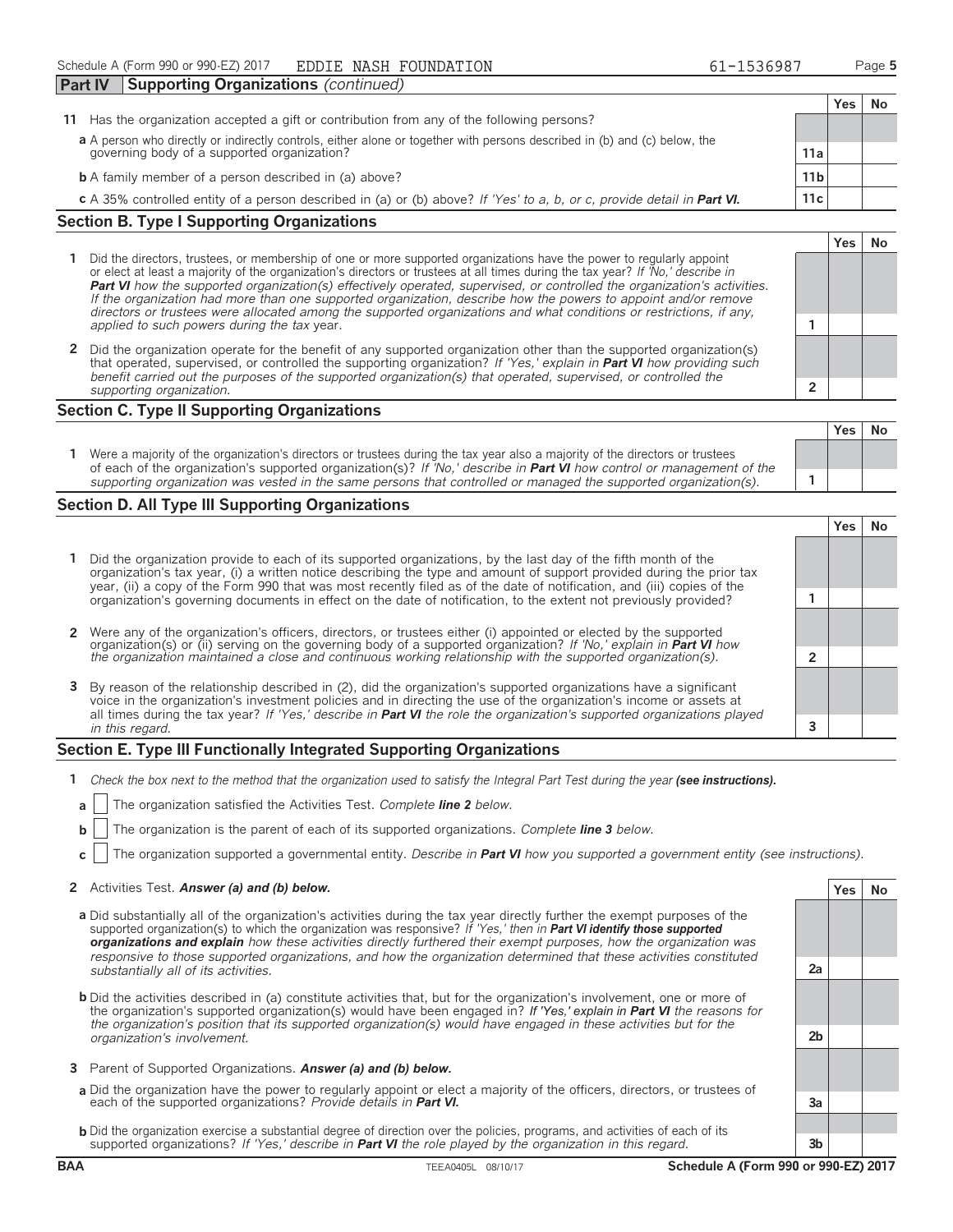**Part V Type III Non-Functionally Integrated 509(a)(3) Supporting Organizations**

| 1  | Check here if the organization satisfied the Integral Part Test as a qualifying trust on Nov. 20, 1970 (explain in Part VI). See<br>instructions. All other Type III non-functionally integrated supporting organizations must complete Sections A through E. |                |                |                                |
|----|---------------------------------------------------------------------------------------------------------------------------------------------------------------------------------------------------------------------------------------------------------------|----------------|----------------|--------------------------------|
|    | Section A - Adjusted Net Income                                                                                                                                                                                                                               |                | (A) Prior Year | (B) Current Year<br>(optional) |
|    | 1 Net short-term capital gain                                                                                                                                                                                                                                 | 1              |                |                                |
| 2  | Recoveries of prior-year distributions                                                                                                                                                                                                                        | $\overline{2}$ |                |                                |
| 3  | Other gross income (see instructions)                                                                                                                                                                                                                         | 3              |                |                                |
| 4  | Add lines 1 through 3.                                                                                                                                                                                                                                        | 4              |                |                                |
| 5  | Depreciation and depletion                                                                                                                                                                                                                                    | 5              |                |                                |
| 6  | Portion of operating expenses paid or incurred for production or collection of gross<br>income or for management, conservation, or maintenance of property held for<br>production of income (see instructions)                                                | 6              |                |                                |
|    | 7 Other expenses (see instructions)                                                                                                                                                                                                                           | 7              |                |                                |
| 8  | Adjusted Net Income (subtract lines 5, 6, and 7 from line 4).                                                                                                                                                                                                 | 8              |                |                                |
|    | Section B - Minimum Asset Amount                                                                                                                                                                                                                              |                | (A) Prior Year | (B) Current Year<br>(optional) |
|    | 1 Aggregate fair market value of all non-exempt-use assets (see instructions for short<br>tax year or assets held for part of year):                                                                                                                          |                |                |                                |
|    | a Average monthly value of securities                                                                                                                                                                                                                         | 1a             |                |                                |
|    | <b>b</b> Average monthly cash balances                                                                                                                                                                                                                        | 1 <sub>b</sub> |                |                                |
|    | c Fair market value of other non-exempt-use assets                                                                                                                                                                                                            | 1c             |                |                                |
|    | <b>d Total</b> (add lines 1a, 1b, and 1c)                                                                                                                                                                                                                     | 1 <sub>d</sub> |                |                                |
|    | <b>e Discount</b> claimed for blockage or other<br>factors (explain in detail in Part VI):                                                                                                                                                                    |                |                |                                |
| 2  | Acquisition indebtedness applicable to non-exempt-use assets                                                                                                                                                                                                  | $\overline{2}$ |                |                                |
| 3  | Subtract line 2 from line 1d.                                                                                                                                                                                                                                 | 3              |                |                                |
| 4  | Cash deemed held for exempt use. Enter 1-1/2% of line 3 (for greater amount,<br>see instructions).                                                                                                                                                            | 4              |                |                                |
| 5  | Net value of non-exempt-use assets (subtract line 4 from line 3)                                                                                                                                                                                              | 5              |                |                                |
| 6  | .035. Multiply line 5 by                                                                                                                                                                                                                                      | 6              |                |                                |
| 7  | Recoveries of prior-year distributions                                                                                                                                                                                                                        | $\overline{7}$ |                |                                |
| 8  | Minimum Asset Amount (add line 7 to line 6)                                                                                                                                                                                                                   | 8              |                |                                |
|    | Section C - Distributable Amount                                                                                                                                                                                                                              |                |                | <b>Current Year</b>            |
| 1. | Adjusted net income for prior year (from Section A, line 8, Column A)                                                                                                                                                                                         | 1              |                |                                |
| 2  | Enter 85% of line 1.                                                                                                                                                                                                                                          | $\overline{2}$ |                |                                |
| 3  | Minimum asset amount for prior year (from Section B, line 8, Column A)                                                                                                                                                                                        | 3              |                |                                |
| 4  | Enter greater of line 2 or line 3.                                                                                                                                                                                                                            | 4              |                |                                |
| 5  | Income tax imposed in prior year                                                                                                                                                                                                                              | 5              |                |                                |
| 6  | <b>Distributable Amount.</b> Subtract line 5 from line 4, unless subject to emergency<br>temporary reduction (see instructions).                                                                                                                              | 6              |                |                                |

**7**  $\mid$  Check here if the current year is the organization's first as a non-functionally integrated Type III supporting organization (see instructions).

**BAA Schedule A (Form 990 or 990-EZ) 2017**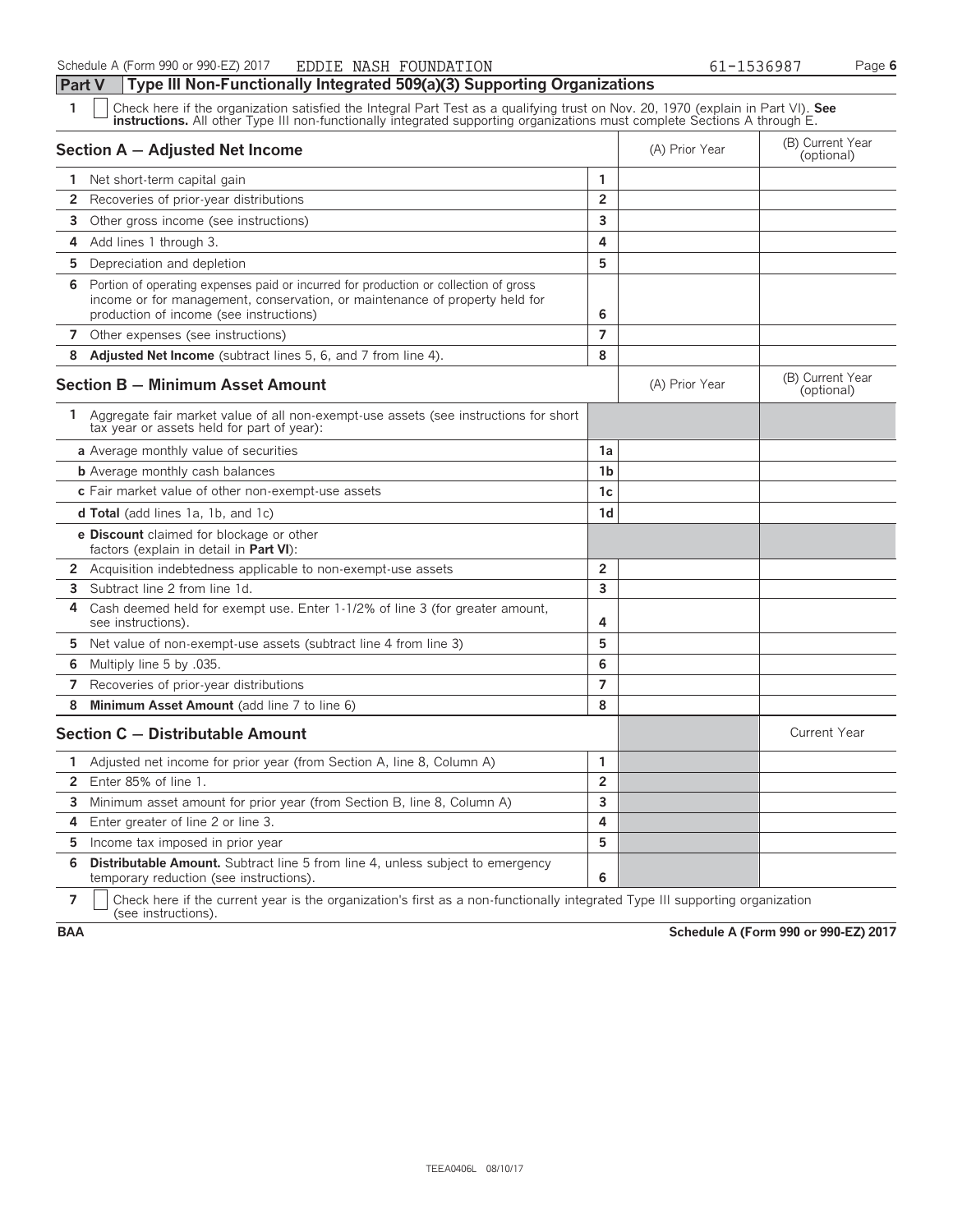| <b>Part V</b> | Type III Non-Functionally Integrated 509(a)(3) Supporting Organizations (continued)                                                                                           |                                              |                                        |                                                  |  |  |  |  |
|---------------|-------------------------------------------------------------------------------------------------------------------------------------------------------------------------------|----------------------------------------------|----------------------------------------|--------------------------------------------------|--|--|--|--|
|               | <b>Section D - Distributions</b>                                                                                                                                              |                                              |                                        | <b>Current Year</b>                              |  |  |  |  |
| 1.            | Amounts paid to supported organizations to accomplish exempt purposes                                                                                                         |                                              |                                        |                                                  |  |  |  |  |
| 2             | Amounts paid to perform activity that directly furthers exempt purposes of supported organizations,<br>in excess of income from activity                                      |                                              |                                        |                                                  |  |  |  |  |
| 3             | Administrative expenses paid to accomplish exempt purposes of supported organizations                                                                                         |                                              |                                        |                                                  |  |  |  |  |
| 4             | Amounts paid to acquire exempt-use assets                                                                                                                                     |                                              |                                        |                                                  |  |  |  |  |
| 5             | Qualified set-aside amounts (prior IRS approval required)                                                                                                                     |                                              |                                        |                                                  |  |  |  |  |
| 6             | Other distributions (describe in Part VI). See instructions.                                                                                                                  |                                              |                                        |                                                  |  |  |  |  |
| 7             | Total annual distributions. Add lines 1 through 6.                                                                                                                            |                                              |                                        |                                                  |  |  |  |  |
| 8             | Distributions to attentive supported organizations to which the organization is responsive (provide details<br>in Part VI). See instructions.                                 |                                              |                                        |                                                  |  |  |  |  |
| 9             | Distributable amount for 2017 from Section C, line 6                                                                                                                          |                                              |                                        |                                                  |  |  |  |  |
|               | 10 Line 8 amount divided by line 9 amount                                                                                                                                     |                                              |                                        |                                                  |  |  |  |  |
|               | Section E - Distribution Allocations (see instructions)                                                                                                                       | (i)<br><b>Excess</b><br><b>Distributions</b> | (ii)<br>Underdistributions<br>Pre-2017 | (iii)<br><b>Distributable</b><br>Amount for 2017 |  |  |  |  |
|               | Distributable amount for 2017 from Section C, line 6                                                                                                                          |                                              |                                        |                                                  |  |  |  |  |
|               | 2 Underdistributions, if any, for years prior to 2017 (reasonable<br>cause required - explain in Part VI). See instructions.                                                  |                                              |                                        |                                                  |  |  |  |  |
| 3             | Excess distributions carryover, if any, to 2017                                                                                                                               |                                              |                                        |                                                  |  |  |  |  |
| a             |                                                                                                                                                                               |                                              |                                        |                                                  |  |  |  |  |
|               | <b>b</b> From 2013                                                                                                                                                            |                                              |                                        |                                                  |  |  |  |  |
|               | c From 2014                                                                                                                                                                   |                                              |                                        |                                                  |  |  |  |  |
|               | $d$ From 2015                                                                                                                                                                 |                                              |                                        |                                                  |  |  |  |  |
|               | <b>e</b> From 2016                                                                                                                                                            |                                              |                                        |                                                  |  |  |  |  |
|               | f Total of lines 3a through e                                                                                                                                                 |                                              |                                        |                                                  |  |  |  |  |
|               | g Applied to underdistributions of prior years                                                                                                                                |                                              |                                        |                                                  |  |  |  |  |
|               | h Applied to 2017 distributable amount                                                                                                                                        |                                              |                                        |                                                  |  |  |  |  |
|               | <i>i</i> Carryover from 2012 not applied (see instructions)                                                                                                                   |                                              |                                        |                                                  |  |  |  |  |
|               | j Remainder. Subtract lines 3g, 3h, and 3i from 3f.                                                                                                                           |                                              |                                        |                                                  |  |  |  |  |
| 4             | Distributions for 2017 from Section D,<br>\$<br>line $7:$                                                                                                                     |                                              |                                        |                                                  |  |  |  |  |
|               | a Applied to underdistributions of prior years                                                                                                                                |                                              |                                        |                                                  |  |  |  |  |
|               | <b>b</b> Applied to 2017 distributable amount                                                                                                                                 |                                              |                                        |                                                  |  |  |  |  |
|               | c Remainder. Subtract lines 4a and 4b from 4.                                                                                                                                 |                                              |                                        |                                                  |  |  |  |  |
| 5.            | Remaining underdistributions for years prior to 2017, if any.<br>Subtract lines 3g and 4a from line 2. For result greater than<br>zero, explain in Part VI. See instructions. |                                              |                                        |                                                  |  |  |  |  |
|               | 6 Remaining underdistributions for 2017. Subtract lines 3h and 4b<br>from line 1. For result greater than zero, explain in Part VI. See<br>instructions.                      |                                              |                                        |                                                  |  |  |  |  |
|               | 7 Excess distributions carryover to 2018. Add lines 3j and 4c.                                                                                                                |                                              |                                        |                                                  |  |  |  |  |
|               | 8 Breakdown of line 7:                                                                                                                                                        |                                              |                                        |                                                  |  |  |  |  |
|               | <b>a</b> Excess from $2013$                                                                                                                                                   |                                              |                                        |                                                  |  |  |  |  |
|               | <b>b</b> Excess from $2014$                                                                                                                                                   |                                              |                                        |                                                  |  |  |  |  |
|               | <b>c</b> Excess from 2015                                                                                                                                                     |                                              |                                        |                                                  |  |  |  |  |
|               | $d$ Excess from 2016                                                                                                                                                          |                                              |                                        |                                                  |  |  |  |  |
|               | e Excess from 2017.                                                                                                                                                           |                                              |                                        |                                                  |  |  |  |  |

**BAA Schedule A (Form 990 or 990-EZ) 2017**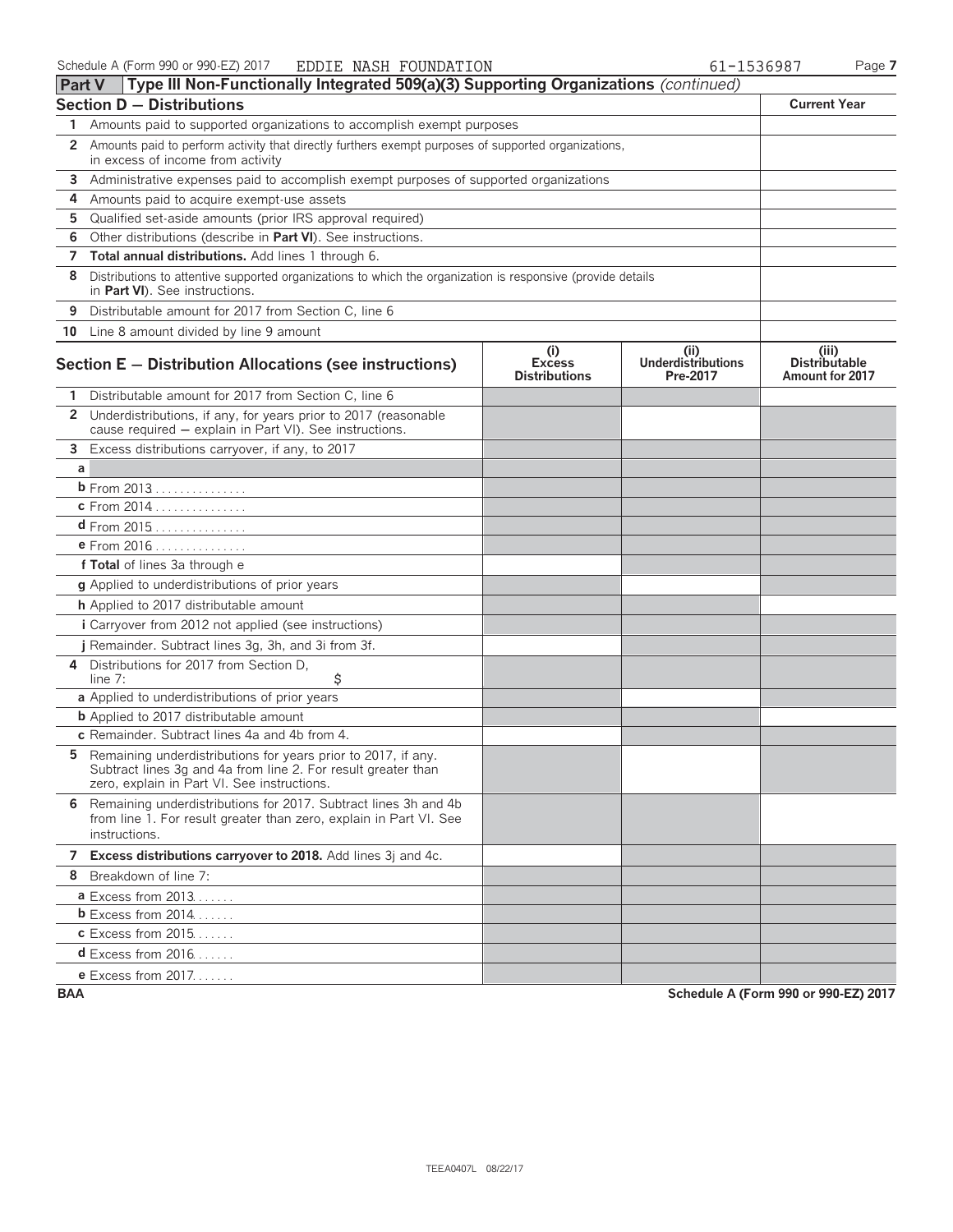Part VI Supplemental Information. Provide the explanations required by Part II, line 10; Part II, line 17a or 17b;Part III, line 12; Part IV,<br>Section A, lines 1, 2, 3b, 3c, 4b, 4c, 5a, 6, 9a, 9b, 9c, 11a, 11b, and 11c; Par Part IV, Section D, lines 2 and 3; Part IV, Section E, lines 1c, 2a, 2b, 3a, and 3b; Part V, line 1; Part V, Section B, line 1e; Part V, Section D, lines 5, 6, and 8; and Part V, Section E, lines 2, 5, and 6. Also complete this part for any additional information. (See instructions.) EDDIE NASH FOUNDATION 61-1536987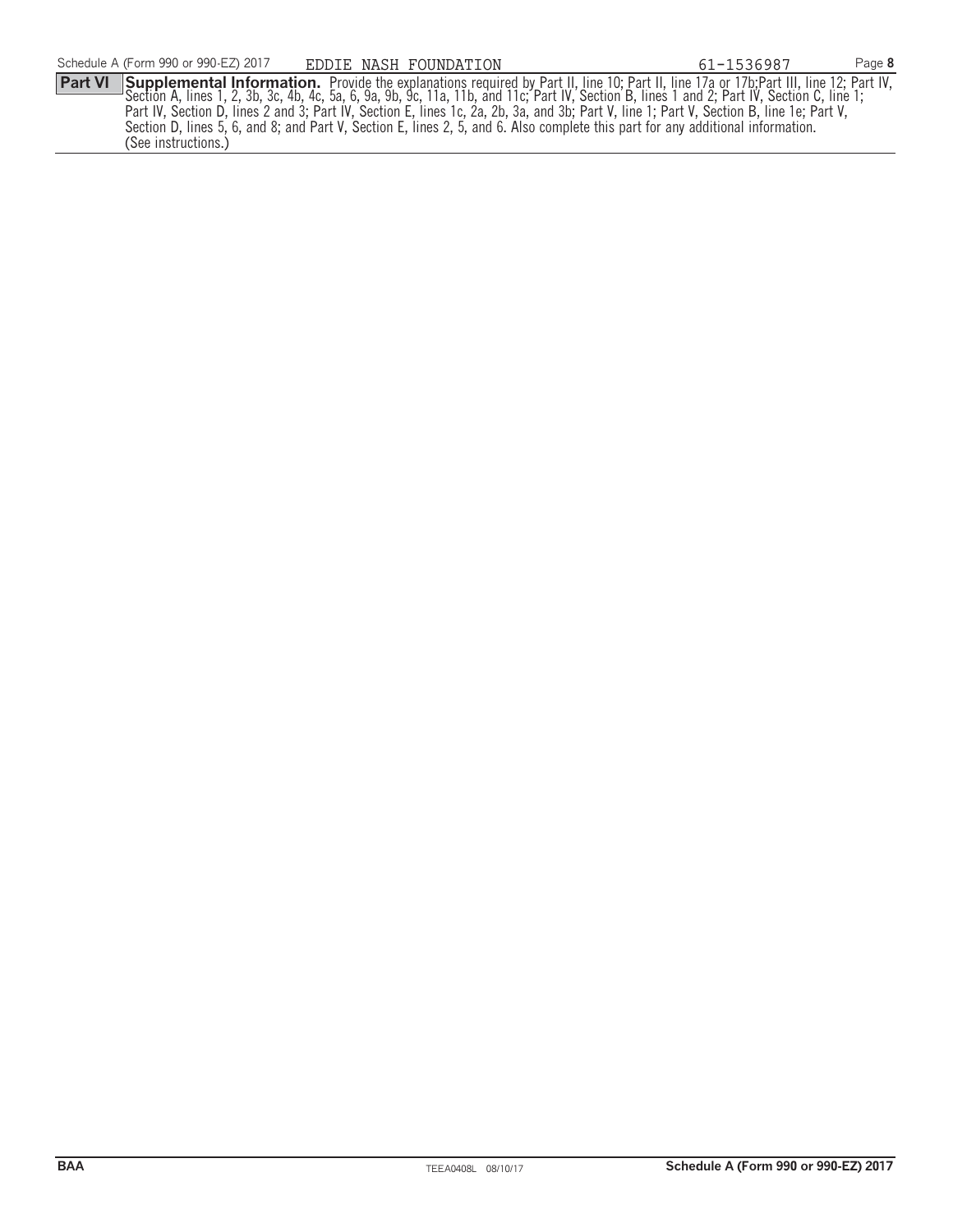## **CHEDULE O** Supplemental Information to Form 990 or 990-EZ<br>
Form 990 or 990-EZ Complete to provide information for responses to specific questions on

**(Form 990 or 990-EZ) Complete to provide information for responses to specific questions on Form 990 or 990-EZ or to provide any additional information. 2017** Attach to Form 990 or 990-EZ.

Department of the Treasury **Constant Comment of the Collaboration Constant Constant Comment Constant Constant Constant Constant Constant Constant Constant Constant Constant Constant Constant Constant Constant Constant C** 

Name of the organization **Employer identification number Employer identification number** 

### EDDIE NASH FOUNDATION 61-1536987

### **FORM 990-EZ, PART I, LINE 16 OTHER EXPENSES**

| <b>BIRTHDAY</b><br>DUES AND MEMBERSHIPS<br>OUTSIDE CONTRACT |    | 2,227.<br>180.<br>1,500.<br>1,120.<br>4,000.<br>316.<br>236.<br>9,360.<br>11,131.<br>3,150.<br>7,672.<br>1,008.<br>4,500. |
|-------------------------------------------------------------|----|---------------------------------------------------------------------------------------------------------------------------|
| PRINTING                                                    |    | 4,805.<br>254.                                                                                                            |
| PROGRA, REUNION.                                            |    | 1,805.<br>190.<br>9,369.                                                                                                  |
| PROGRAM SUPPLIES                                            |    | 937.<br>2,951.                                                                                                            |
|                                                             |    | 6,708.<br>110.<br>383.                                                                                                    |
| TRAVEL.                                                     |    | 2,177.<br>1,186.                                                                                                          |
| TOTAL                                                       | Ŝ. | 77,275.                                                                                                                   |

### **FORM 990-EZ, PART II, LINE 24 OTHER ASSETS**

|                                         | MG:<br>NN I<br>レレロ |  | . NR<br>- 111 |
|-----------------------------------------|--------------------|--|---------------|
| TMVE<br>'NI<br>$\overline{v}$<br>.<br>. | ᅩᄼ                 |  |               |
|                                         | --                 |  |               |

### **FORM 990-EZ, PART II, LINE 26 TOTAL LIABILITIES**

|            |           |            |       | BEGINNING |  | ENDING |
|------------|-----------|------------|-------|-----------|--|--------|
| PAYABLE TO | OFFICERS, | DIRECTORS, | , ETC |           |  | 402.   |
|            |           |            | TOTAL |           |  | 402.   |

### **FORM 990-EZ, PART III - ORGANIZATION'S PRIMARY EXEMPT PURPOSE**

THE PURPOSE OF THE EDDIE NASH FOUNDATION IS TO WORK TO CREATE AN ENLIGHTENED WORLD WITHOUT VIOLENCE, BY BREAKING THE CYCLE OF HATE RESULTING FROM ABUSE,PREJUDICE, AND ALL FORMS OF VIOLENCE AFFECTING OUR YOUTH, THROUGH RECOGNITION AND FINANCIAL CONTRIBUTIONS TO COMMUNITY PROGRAMS AND ORGANIZATIONS THAT SUPPORT THE GOALS OF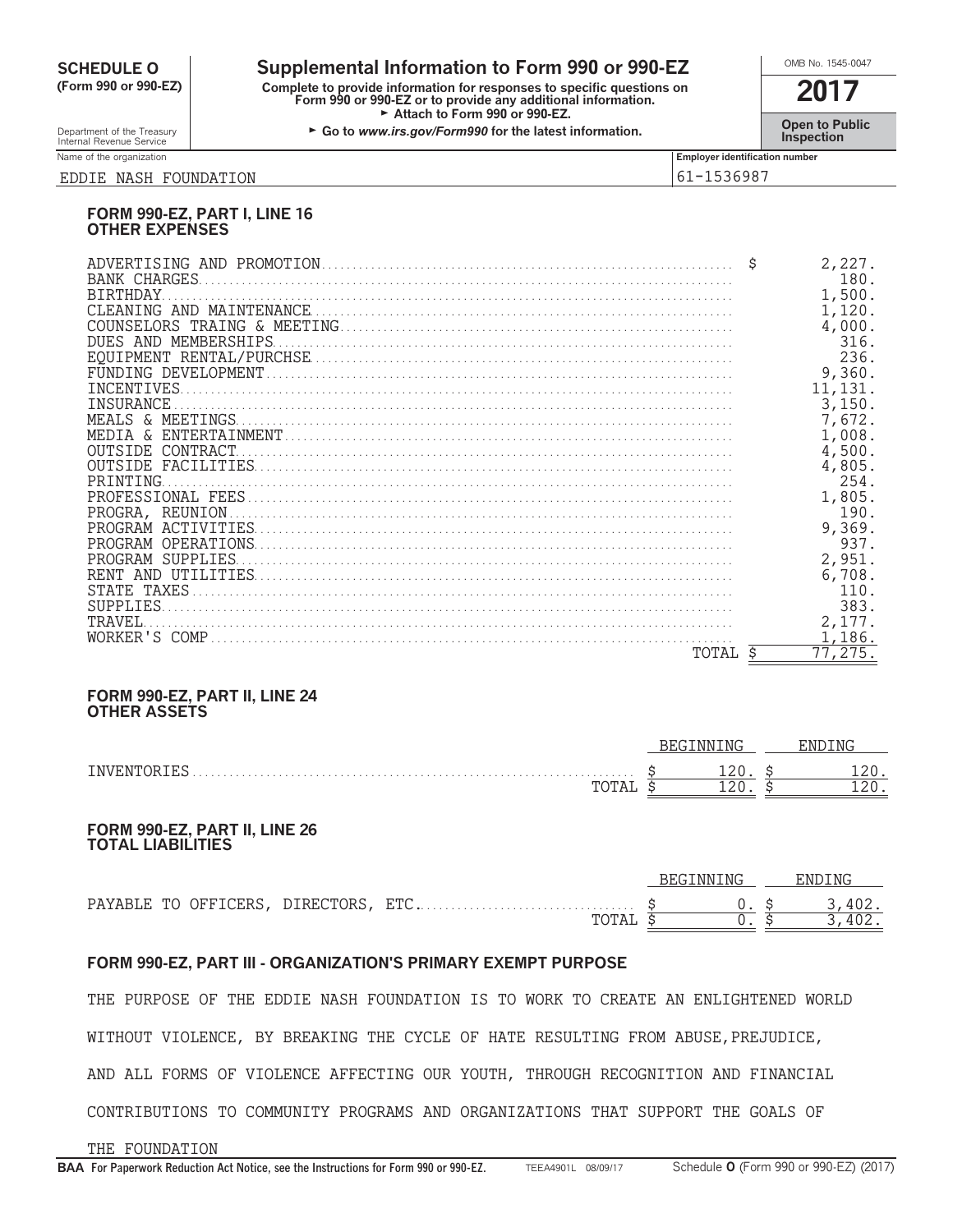### **FORM 990-EZ, PART III, LINE 28 - STATEMENT OF PROGRAM SERVICE ACCOMPLISHMENTS**

CAMP TO BELONG IS A DESIGNATED PROGRAM SPECIFICALLY FOCUSED ON THE SIBLING RELATIONSHIP. CAMP TO BELONG IS A DESIGNED PROGRAM SPECIFICALLY FOCUSED ON THE SIBLING RELATIONSHIP.

THE ACTIVITIES OUR YOUTH EXPERIENCE HELPS THEM BUILD CHILDHOOD MEMORIES THAT WILL LAST A LIFETIME.

CAMP IS ALSO A GREAT OPPORTUNITY FOR CAMPERS TO MEET OTHERS WHO HAVE EXPERIENCED SIMILAR SITUATIONS. WE OFTEN WITNESS MUTUAL SUPPORT AND UNDERSTANDING AMONG CAMPERS, ESPECIALLY DURING CHALLENGING TIMES. THE CAMP HAS PROVEN AN INVALUABLE AND MEMORABLE EXPERIENCE FOR CAMPERS AND COUNSELORS ALIKE

**FORM 990-EZ, PART III, LINE 29 - STATEMENT OF PROGRAM SERVICE ACCOMPLISHMENTS** THE TUTORING CAFÉ IS COMMITTED TO WORKING CLOSELY WITH STUDENTS AND THEIR FAMILIES TO PROVIDE CUSTOMIZED, ONE-ON-ONE TUTORING INSTRUCTION THAT HELPS STUDENTS ACHIEVE THEIR ACADEMIC GOALS.

OUR MISSION IS TO REMAIN DEDICATED TO THE DEVELOPMENTAL SUCCESS OF OUR FOSTER YOUTH AND HELP STUDENTS TO REMAIN CONFIDENT IN THEIR ACADEMIC ABILITIES AND STRIVE TOWARDS GREATER ACHIEVEMENTS THROUGHOUT THEIR EDUCATIONAL GROWTH.

ONE ON ONE TIME WITH A TUTOR FOCUSING ON A SPECIFIC AREA IN WHICH THERE IS A STRUGGLE

ORIENTATION FOR YOUTH AND THEIR PRIMARY CARETAKERS TO UNDERSTAND THE IMPORTANCE OF EDUCATION AND TAKING PART IN THE PROCESS OF BEING INVOLVED WITH MONITORING HOMEWORK AND THE EDUCATIONAL PROCESS.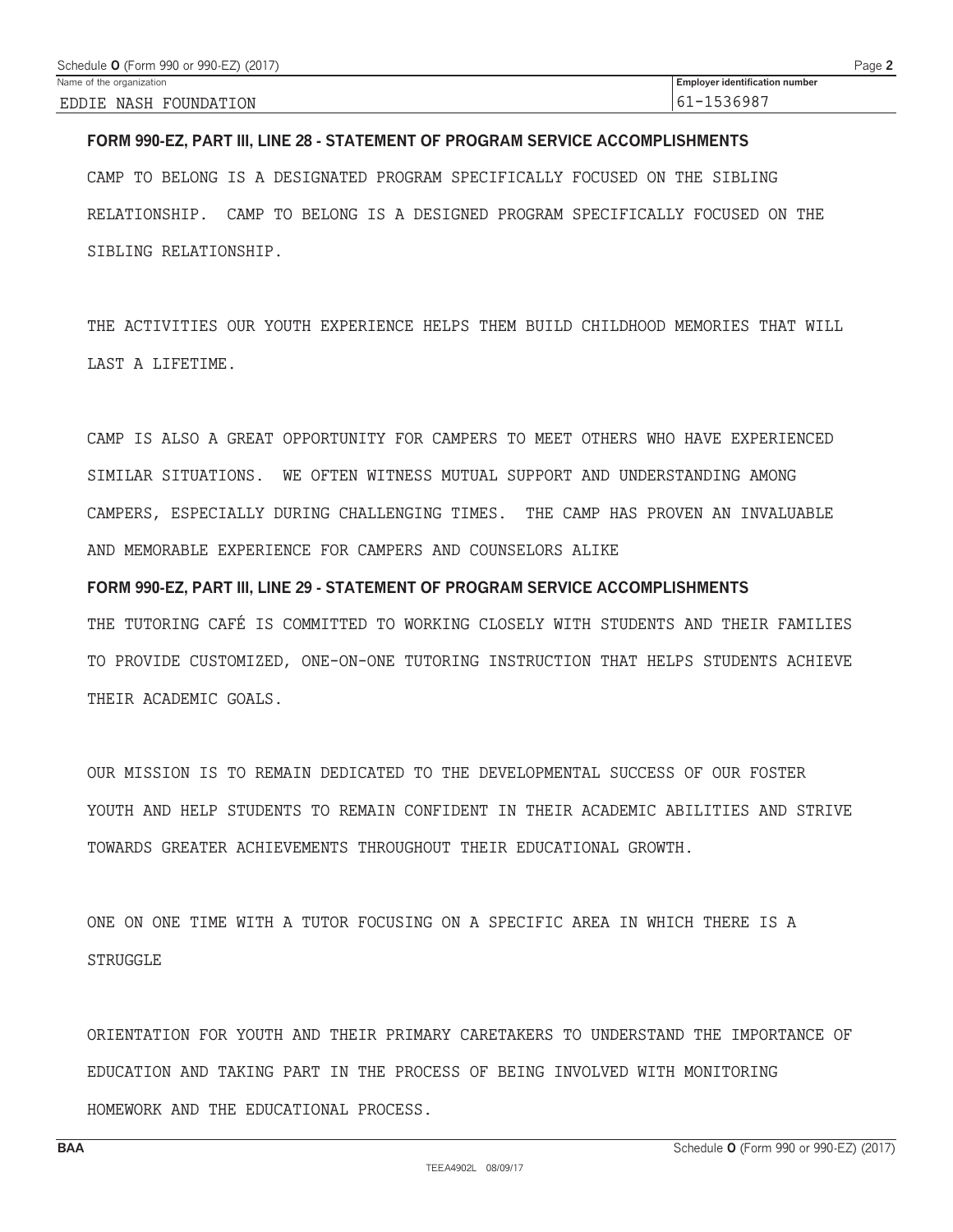### **FORM 990-EZ, PART III, LINE 29 - STATEMENT OF PROGRAM SERVICE ACCOMPLISHMENTS**

PROVIDE A QUIET AND CALMING ENVIRONMENT FOR YOUTH TO STUDY AND COMPLETE SCHOOL WORK WITH ASSISTANCE

**FORM 990-EZ, PART III, LINE 30 - STATEMENT OF PROGRAM SERVICE ACCOMPLISHMENTS** THE PASSPORTS TO SUCCESS (PTS) PROGRAM IS DESIGNED TO GIVE FOSTER YOUTH MUCH NEEDED LIFE SKILLS BEFORE THEY LEAVE THE SYSTEM. THE UNIQUE CURRICULUM WAS CREATED BY TRINITY WALLACE-ELLIS AND BRYAN NASH, FORMER FOSTER YOUTH WHO UNDERSTAND THE CHALLENGES THESE YOUTH FACE. NOTED CHILD PSYCHOLOGIST AND FOSTER CARE CONSULTANT, DR. GREG MANNING, ALSO HELPS WITH THE CURRICULUM AND FACILITATES THE WORKSHOPS.

SADLY, MOST FOSTER YOUTH ARE EMANCIPATED WITHOUT THE SKILLS NEEDED TO FUNCTION AS INDEPENDENT ADULTS. THE STATISTICS ARE DISMAL AND THE COST TO THESE CHILDREN AND TO SOCIETY IS IMMENSE AS 80% OF PRISON BEDS AND 3 OUT OF 10 HOMELESS ARE FORMER FOSTER YOUTH.

PASSPORTS TO SUCCESS PARTNERS WITH COMPANIES TO ASSIST FOSTER YOUTHTHE EDDIE NASH FOUNDATION PARTNERS WITH CORPORATIONS AND PRIVATE SECTOR ORGANIZATIONS TO TEACH THE YOUTH (AGES 14-21) REAL LIFE SCENARIOS AND LESSONS RATHER THAN USING TEXTBOOK THEORIES. OUR WORKSHOPS HAVE HAD CHICK-FIL- A TEACHING THEM TO STAND OUT IN A JOB INTERVIEW; JAMS (JUDGES AND MEDIATORS) FOUNDATION TEACHING THEM HOW TO RESOLVE CONFLICT AND STAY OUT OF THE COURTS; AND UNION BANK PROVIDING INSIGHT ON FINANCIAL NEEDS VERSUS WANTS.

ANOTHER CRITICAL COMPONENT OF THE PROGRAM IS TO HAVE THE FOSTER YOUTH LEARN SIDE-BY-SIDE WITH A TRUSTED ADULT. THOSE WHO ATTEND WITHOUT A CAREGIVER ARE PARTNERED WITH AN EDDIE NASH FOUNDATION VOLUNTEER. THESE COMMUNITY VOLUNTEERS COME